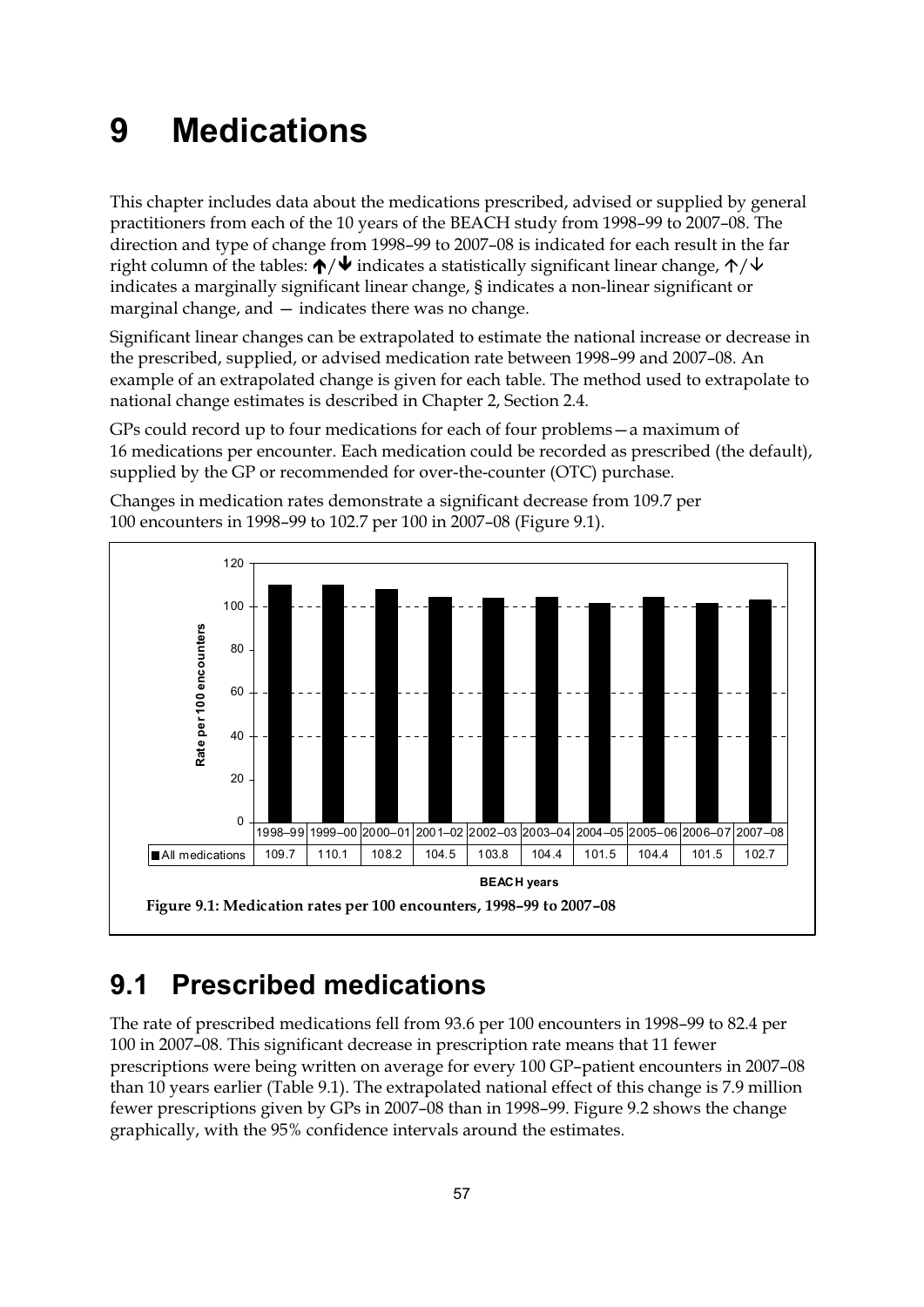GPs recorded 86.1% of prescribed medications by brand (proprietary) name and 13.9% by their generic (non-proprietary) name in 2007–08, a similar finding to that of 1998–99 (Figure 9.3).





*Note:* Meds—medications; CI—confidence interval.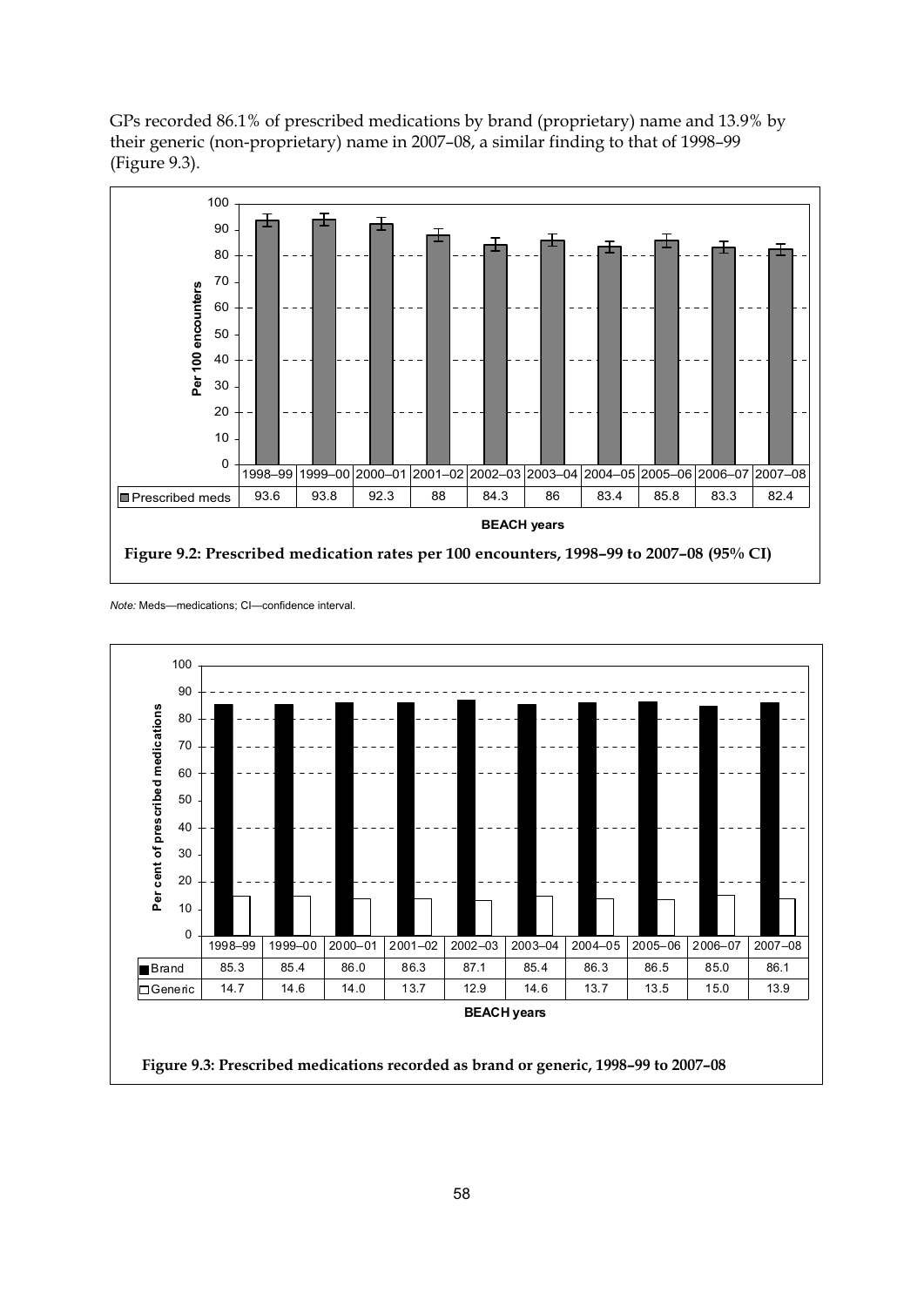#### **Number of repeats ordered**

The pattern of the number of repeat prescriptions recorded by GPs changed between 1998–99 and 2007–08. Table 9.2 shows there has been a significant increase in the proportion of prescribed medications for which no repeats were ordered (from 29.6% of prescriptions to 34.5%), and a significant move away from ordering one repeat (from 21.3% to 16.8%) or two repeats (from 18.4% to 10.2%). There was a significant increase in the proportion of prescriptions for which five repeats were recorded. In 1998–99, 25.9% of prescriptions were given five repeats whereas, in 2007–08, 33.8 of prescribed medications had five repeats. The extrapolated national effect of this change is 9.6 million more prescriptions with five repeats given by GPs in 2007–08 than in 1998–99. This trend was apparent for all prescriptions, not just those for chronic conditions (which make up about one-third of all problems and account for 40% of all prescriptions). The change in frequency of recording five repeats is presented graphically in Figure 9.4, for all medications prescribed, and for those prescribed in the management of chronic problems.



Table 9.3 shows prescribing rates of common drug groups at ATC drug group Level 2 over the 10-year period. There were approximately 2.5 million fewer antibacterials for systemic use and 2.6 million fewer drugs for obstructive airways disease prescribed in 2007–08 than in 1998–99. Conversely, there were close to 3 million more agents acting on the rennin-angiotensin system and 2 million more serum lipid reducing agents prescribed in 2007–08 than in 1998–99.

Table 9.4 shows prescribed medication rates at the generic level. Atorvastatin was prescribed 1.2 million times more often, and salbutamol was prescribed 1 million times less often in 2007–08 than in 1998–99.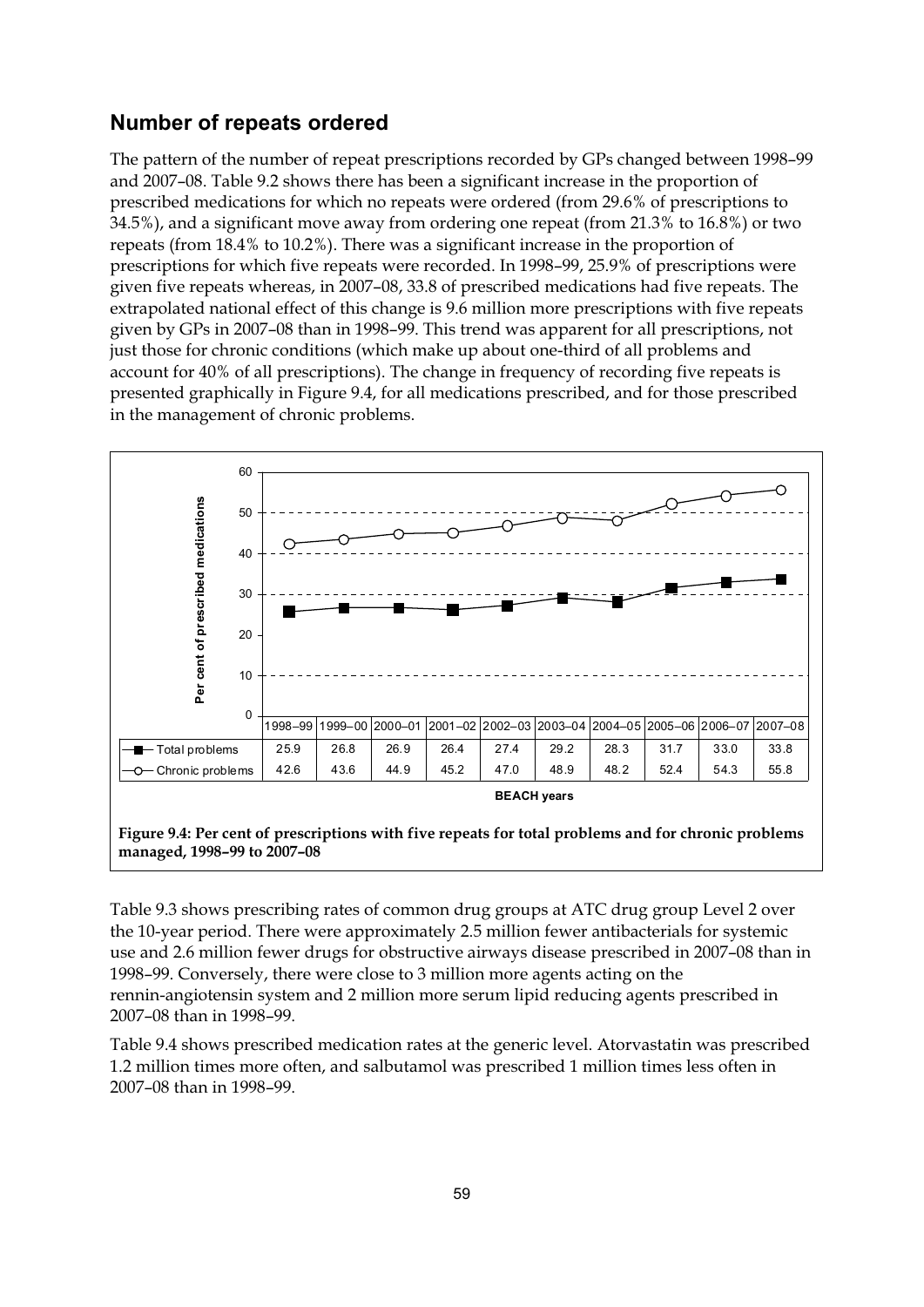|                                                                                                               |                           |                                                                |                         |                                   |                            | Rate per 100 encounters (95% CI)                  |                                     |                                 |                                 |                                 |                               |
|---------------------------------------------------------------------------------------------------------------|---------------------------|----------------------------------------------------------------|-------------------------|-----------------------------------|----------------------------|---------------------------------------------------|-------------------------------------|---------------------------------|---------------------------------|---------------------------------|-------------------------------|
|                                                                                                               | 1998-99                   | 1999-00                                                        | $2000 - 01$             | $2001 - 02$                       | $2002 - 03$                | 2003-04                                           | $2004 - 05$                         | 2005-06                         | 2006-07                         | 2007-08                         | $\widehat{\bar{\mathbb{F}}}$  |
| <b>Medications</b>                                                                                            | $(n = 96, 901)$           | $(n = 104, 856)$                                               | 99,307)<br>$r = 9$      | $(n = 96, 973)$                   | $(n = 100, 987)$           | $(n = 98, 877)$                                   | $(n = 94,386)$                      | $(n = 101, 993)$                | $(n = 91, 805)$                 | $(n = 95, 898)$                 | $\rightarrow$                 |
| Prescribed                                                                                                    | $93.6$<br>$(91.2 - 96.1)$ | $93.8$<br>(91.5–96.2)                                          | $(89.9 - 94.7)$<br>92.3 | $(85.6 - 90.4)$<br>88.0           | $(81.8 - 86.9)$<br>84.3    | $(83.6 - 88.5)$<br>86.0                           | $(81.2 - 85.5)$<br>83.4             | $(83.3 - 88.4)$<br>85.8         | $(81.0 - 85.5)$<br>83.3         | $(80.3 - 84.6)$<br>82.4         | →                             |
| GP-supplied                                                                                                   | $7.3$<br>(6.5–8.1)        | $(6.0 - 7.7)$                                                  | $(5.9 - 7.9)$           | $(6.6 - 8.7)$<br>7.6              | $(8.0 - 10.6)$<br>ე<br>თ   | $(7.6 - 9.6)$<br>8.6                              | $(7.3 - 8.8)$<br>$\overline{\circ}$ | $(8.2 - 9.5)$<br>8.8            | $(8.2 - 9.6)$<br>8.9            | $(9.5 - 10.7)$<br>10.1          |                               |
| Advised OTC                                                                                                   | $(8.1 - 9.5)$             | $(8.7-10.1)$                                                   | $(8.2 - 9.7)$           | $(8.2 - 9.6)$<br>$\frac{8}{3}$    | $(9.3 - 11.1)$<br>10.2     | $(9.0 - 10.5)$<br>$\overline{9}$ . $\overline{8}$ | $(9.2 - 10.9)$<br>10.1              | $(9.0 - 10.5)$<br>$\frac{8}{9}$ | $(8.7 - 10.1)$<br>9.4           | $(9.3 - 10.9)$<br>10.1          |                               |
| <b>Total medications</b>                                                                                      | 109.7                     | $(107.4 - 112.0)$ $(107.8 - 112.4)$ $(105.7 - 110.6)$<br>110.1 | 108.2                   | $(102.2 - 106.9)$<br>104.5        | $(101.4 - 106.2)$<br>103.8 | $(102.1 - 106.7)$<br>104.4                        | $(99.3 - 103.8)$<br>101.5           | $(101.8 - 107.0)$<br>104.4      | $(99.2 - 103.9)$<br>101.5       | $(100.3 - 105.0)$<br>102.7      |                               |
| Table 9.2: Number of repeats for prescribed medications, summary of annual results, BEACH, 1998-99 to 2007-08 |                           |                                                                |                         |                                   |                            |                                                   |                                     |                                 |                                 |                                 |                               |
|                                                                                                               |                           |                                                                |                         |                                   |                            | Rate per 100 prescriptions (95% CI)               |                                     |                                 |                                 |                                 |                               |
|                                                                                                               | 1998-99                   | 1999-00                                                        | $2000 - 01$             | $2001 - 02$                       | 2002-03                    | 2003-04                                           | 2004-05                             | 2005-06                         | 2006-07                         | 2007-08                         | $\hat{\boldsymbol{\epsilon}}$ |
| Number of repeats                                                                                             | $(n = 96, 901)$           | $(n = 104, 856)$                                               | 99,307)<br>$(n = 9)$    | $(n = 96, 973)$                   | $= 100,987$<br>s           | $= 98,877$<br>S                                   | $(n = 94,386)$                      | $= 101,993$<br>Ś                | $= 91,805$<br>s                 | $(n = 95,898)$                  | →                             |
| No repeats                                                                                                    | $29.6$<br>$(27.4-31.9)$   | $31.9$<br>(30.2-33.7)                                          | $33.0$<br>$(31.2-34.8)$ | $(36.7 - 39.4)$<br>38.3           | $(36.4 - 39.6)$<br>38.0    | $(36.2 - 39.3)$<br>37.8                           | $(36.8 - 40.2)$<br>38.5             | $(34.4 - 37.5)$<br>35.9         | $(33.7 - 36.7)$<br>35.2         | $(33.1 - 35.9)$<br>34.5         | ←                             |
| One repeat                                                                                                    | $21.3$<br>$(20.2-22.3)$   | $20.4$<br>(19.5–21.3)                                          | $20.3$<br>(19.3–21.4)   | $(16.8 - 18.3)$<br>17.6           | $(16.8 - 18.6)$<br>17.7    | $(15.8 - 17.3)$<br>16.6                           | $(16.7 - 18.4)$<br>17.6             | $(16.8 - 18.4)$<br>17.6         | $(15.6 - 17.1)$<br>16.4         | $(16.0 - 17.6)$<br>16.8         |                               |
| Two repeats                                                                                                   | $(17.1 - 19.7)$           | $(15.2 - 17.4)$<br>16.3                                        | $(14.1 - 16.3)$<br>15.2 | $(12.3 - 14.0)$<br>13.1           | $(11.0 - 13.0)$<br>12.0    | $(10.6 - 12.1)$<br>11.4                           | $(10.0 - 11.3)$<br>10.6             | $(9.4 - 10.9)$<br>10.1          | $(9.6 - 11.4)$<br>10.5          | $(9.3 - 11.1)$<br>10.2          |                               |
| Three or four repeats                                                                                         | $4.5$<br>$(4.0 - 4.9)$    | $4.3$<br>(3.7–4.8)                                             | $(4.0 - 4.8)$<br>4.4    | $(4.1 - 4.9)$<br>4.5              | $(4.4 - 5.1)$<br>4.8       | $(4.7 - 5.4)$<br>5.0                              | $(4.4 - 5.2)$<br>4.8                | $(3.8 - 5.2)$<br>4.5            | $(4.3 - 5.3)$<br>4.8            | $(4.0 - 5.2)$<br>4.6            |                               |
| Five repeats                                                                                                  | $25.9$<br>$(24.5 - 27.3)$ | $26.8$<br>$(25.3-28.3)$                                        | $26.9$<br>$(25.6-28.2)$ | $(25.2 - 27.7)$<br>26.4           | $(26.0 - 28.7)$<br>27.4    | $(27.9 - 30.4)$<br>29.2                           | $(27.0 - 29.6)$<br>28.3             | $(30.3 - 33.1)$<br>31.7         | $(31.7 - 34.4)$<br>33.0         | $(32.5 - 35.1)$<br>33.8         | ←                             |
| Six or more repeats                                                                                           | $0.3$<br>$(0.2 - 0.4)$    | $(0.0 - 0.6)$                                                  | $(0.1 - 0.2)$           | $(0.0 - 0.0)$<br>$\overline{0}$ . | $(0.1 - 0.2)$<br>0.2       | $(0.1 - 0.2)$                                     | $(0.1 - 0.3)$<br>0.2                | $(0.1 - 0.2)$<br>$\overline{C}$ | $(0.1 - 0.2)$<br>$\overline{c}$ | $(0.1 - 0.2)$<br>$\overline{0}$ | →                             |

Note: Missing data removed. Rates are reported to one decimal place, a rate of 0.0 indicates that the rate is < 0.05 per 100 prescriptions. CI--confidence interval; OTC--over-the-counter medication. Note: Missing data removed. Rates are reported to one decimal place, a rate of 0.0 indicates that the rate is < 0.05 per 100 prescriptions. CI—confidence interval; OTC—over-the-counter medication.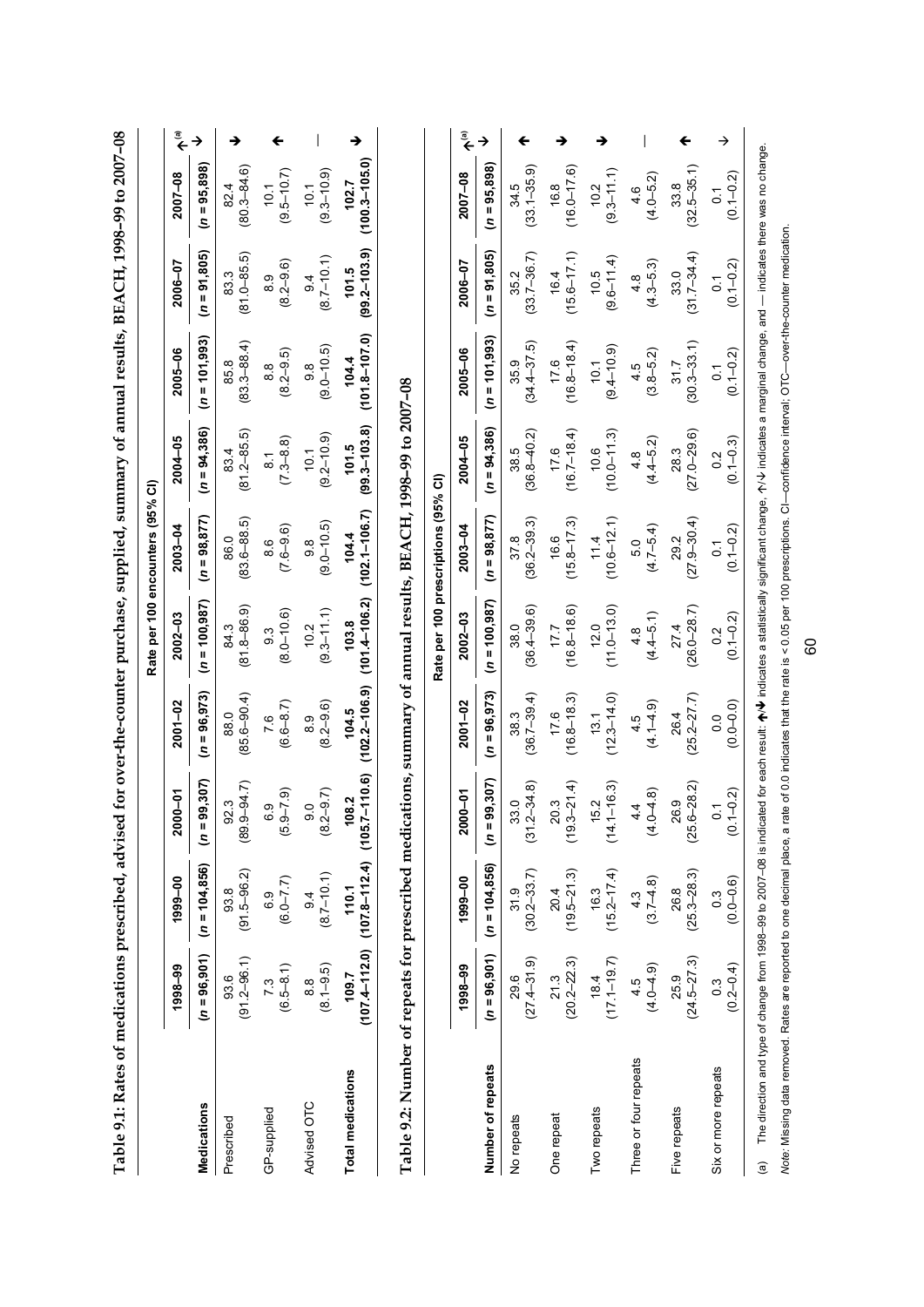**Table 9.3: Distribution of prescribed medications, by ATC Level 2, summary of annual results, BEACH, 1998–99 to 2007–08**  Table 9.3: Distribution of prescribed medications, by ATC Level 2, summary of annual results, BEACH, 1998-99 to 2007-08

**(b)**  $13.8$ <br>(13.2–14.3) ↓  $(4.4-5.0)$  $(2.4-2.7)$  $(continued)$  *(continued)*  $\rightarrow$  $(8.0-8.9)$  § angiotensin system 4.0 (3.8–4.3) 4.1 (3.8–4.3) 4.6 (4.3–4.8) 5.0 (4.7–5.3) 4.9 (4.6–5.2) 5.5 (5.1–5.8) 5.5 (5.2–5.8) 6.1 (5.7–6.5) 6.5 (6.1–6.9) 6.6 (6.2–7.0) - $\bigvee_{(3.2-3.7)}$  $\downarrow$ <br>(2.7–3.0) АТС Level 2 (л = 95,901) (л = 104,956) (л = 98,377) (л = 98,72) (л = 98,973) (л = 95,307) (л = 95,300 дт = 95,898) (л = 95,988) (л = 95,898)  $(n = 95,898)$  $2007 - 08$  $(4.4 - 5.0)$  $(2.4 - 2.7)$  $(2.3 - 2.7)$  $(1.9 - 2.3)$  $(0.2 - 7.0)$  $(3.3 - 3.6)$  $(2.9 - 3.2)$ **1998–99 1999–00 2000–01 2001–02 2002–03 2003–04 2004–05 2005–06 2006–07 2007–08**  $(3.5-4.0)$ (3.3–3.8) 13.8 3.5 2.5 6.6 4.7 3.7 3.6 3.1 2.6 եր<br>8. 3.5 ი<br>2.9 2.1  $(n = 91.805)$  $(13.4 - 14.5)$  $(13.4 - 14.5)$  $(3.2 - 3.7)$  $(3.3 - 3.7)$ (8.1–9.0)  $(6.1 - 6.9)$ (4.5–5.2) (3.5–4.0) (3.3–3.7) (2.8–3.2) (2.7–3.3) (2.4–2.8) (2.0–2.3) 2006-07 (2.2–2.6) 14.0 3.6 3.5 3.0 3.0 8.6 6.5 4.8 3.4 3.8 2.6 2.4 2.1  $(n = 101, 993)$  $14.6$ <br> $(14.0 - 15.2)$  $(14.0 - 15.2)$  $(5.7 - 6.5)$ (4.6–5.3) (3.0–3.6)  $(3.6 - 4.1)$  $(3.7 - 4.2)$  $(3.1 - 3.5)$ (2.9–3.2) (2.8–3.2)  $(2.4 - 2.7)$ (2.2–2.7)  $2005 - 06$ (8.4–9.5) (2.0–2.4) 3.3 9.0  $6.1$ 3.3 .<br>თ 3.9 3.1 3.0 2.2  $\frac{0}{5}$ 2.5 2.5  $(n = 94, 386)$ (13.5–14.6)  $(13.5 - 14.6)$ (2.9–3.3) (4.6–5.2) (2.8–3.2) (2.6–2.9)  $(1.8 - 2.1)$  $2004 - 05$ (7.8–8.7)  $5.2 - 5.8$  $(3.6 - 4.1)$ (4.2–4.7) (3.0–3.3) (2.5–2.9) (1.9–2.2) 14.0 8.3 5.5 3.8 4.5 3.1 2.7 2.8 2.1  $\frac{9}{4}$  $\frac{0}{2}$  $\frac{1}{3}$ 2.0 Rate per 100 encounters<sup>(a)</sup> (95% CI) Rate per 100 encounters<sup>(a)</sup> (95% CI)  $13.\overline{6}$ <br>(13.1–14.2)  $(n = 98, 877)$  $(13.1 - 14.2)$ (4.7–5.4) (2.6–3.0) (4.5–5.0) (3.1–3.5)  $(3.3 - 3.7)$  $2003 - 04$  $(5.1 - 5.8)$  $(3.9 - 4.4)$ (2.7–3.0)  $(2.0 - 2.4)$ (8.0–9.0)  $(2.4 - 2.7)$  $(2.0 - 2.3)$ 8.5 5.5 2.9 2.6 2.2  $4.1$ 5.0  $\frac{8}{2}$ 4.8 3.3 3.5 2.2  $(n = 100, 987)$  $(12.8 - 13.9)$  $(12.8 - 13.9)$  $(3.5-3.9)$  $(1.7–2.1)$  $2002 - 03$ (8.0–9.1)  $(4.6 - 5.2)$ (4.4–5.0) (2.2–2.6) (4.6–5.1) (2.8–3.2)  $(2.4 - 2.7)$ (2.5–2.8)  $(1.8 - 2.1)$ (4.3–4.9) 13.3 8.5 4.6 3.0 2.5 2.6 1.9  $4.9$ 4.7  $\frac{4}{3}$ 4.8 3.7 2.0  $(n = 96, 973)$ (13.4–14.4)  $(13.4 - 14.4)$ (8.1–9.0) (2.3–2.6) (3.6–4.0)  $2001 - 02$  $(4.7 - 5.3)$ (4.8–5.5) (4.8–5.5) (5.1–5.6) (2.8–3.2)  $(2.4 - 2.7)$  $(2.7 - 3.0)$  $(2.0 - 2.4)$  $(2.0 - 2.4)$ 13.9 8.5 3.0 2.5 5.1 2.4 5.1 5.3 2.8 2.2 5.0 2.2  $\frac{8}{3}$  $(n = 99, 307)$  $(14.8 - 16.0)$  $(14.8 - 16.0)$ (8.4–9.4) (4.9–5.5) (2.2–2.5) (5.2–5.9) (5.5–6.0)  $(3.7-4.1)$ (2.8–3.3)  $(4.3 - 4.8)$ (2.9–3.3) (2.2–2.5) (1.8–2.2)  $(2.1 - 2.5)$  $2000 - 01$ 15.4 2.4 2.0 8.9 4.6 5.2 3.1 3.1 3.9  $\frac{4}{3}$ 5.6  $\frac{8}{5}$ 2.3  $(n = 104, 856)$ (15.2–16.3)  $(15.2 - 16.3)$  $(9.1 - 10.2)$  $(9.1 - 10.2)$  $(3.8 - 4.3)$ (5.0–5.7)  $(2.0 - 2.4)$  $(4.4 - 4.9)$  $(3.7 - 4.1)$  $(2.7 - 3.0)$ 1999-00 (2.8–3.1) (1.6–2.0) (2.3–2.7) (6.1–7.0) (2.4–2.8) 15.7 2.2 3.0 2.6 1.8 5.4 6.6 4.6 3.9 2.8 9.6  $\frac{4}{1}$ 2.5  $(n = 96, 901)$ (16.2–17.4)  $16.2 - 17.4$  $9.0 - 10.1$  $(9.0-10.1)$  $5.4$ <br>(5.1–5.7)  $(1.8-2.1)$ (4.3–4.8) (2.5–2.8)  $(3.7-4.2)$ 1998-99  $(3.8 - 4.3)$ (5.9–6.6)  $2.7 - 3.1$ (2.7–3.0) (1.6–2.0)  $2.5 - 2.9$  $2.9$ 16.8 9.5 6.3 2.6 2.8  $\frac{8}{10}$  $4.0$ Analgesics 9.5 Psycholeptics 5.4  $\frac{1}{1}$ 4.5 Psychoanaleptics 2.9 3.9 Drugs used in diabetes 1.8 Calcium channel blockers 2.7 dermatological preparations dermatological preparations Agents acting on the renin-Agents acting on the renin-Antibacterials for systemic Antibacterials for systemic Calcium channel blockers nodulators of the genital modulators of the genital antirheumatic products antirheumatic products Drugs used in diabetes Anti-inflammatory and Anti-inflammatory and Drugs for acid-related Drugs for acid-related Serum lipid reducing **Drugs for obstructive** Drugs for obstructive Serum lipid reducing angiotensin system Sex hormones and Sex hormones and **Psychoanaleptics** airway diseases airway diseases Corticosteroids, Corticosteroids. Psycholeptics **ATC Level 2** Analgesics disorders disorders system agents use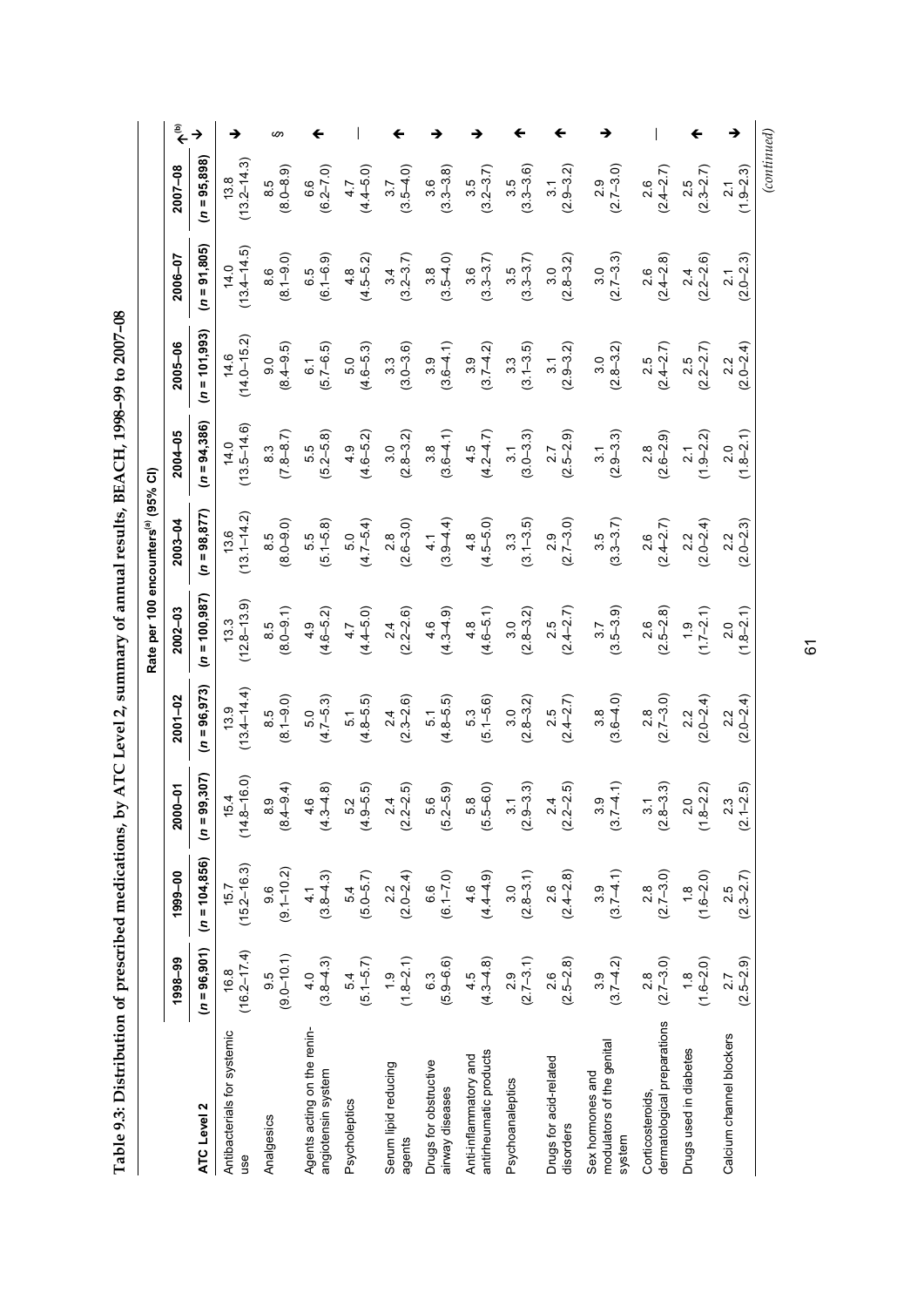|                                                         |                         |                         |                                                                 |                                   | Rate per 100 encounters(a) (95% CI) |                                                  |                           |                           |                           |                                   |     |
|---------------------------------------------------------|-------------------------|-------------------------|-----------------------------------------------------------------|-----------------------------------|-------------------------------------|--------------------------------------------------|---------------------------|---------------------------|---------------------------|-----------------------------------|-----|
|                                                         | 1998-99                 | 1999-00                 | 5-0-<br><b>200</b>                                              | $2001 - 02$                       | $2002 - 03$                         | $2003 - 04$                                      | $2004 - 05$               | 2005-06                   | 2006-07                   | $2007 - 08$                       | مٌ€ |
| ATC Level 2                                             | $(n = 96, 901)$         | $(n = 104, 856)$        | 99,307)<br>$(n = 9$                                             | $(n = 96, 973)$                   | $(n = 100, 987)$                    | $(n = 98, 877)$                                  | $(n = 94, 386)$           | $(n = 101, 993)$          | $(n = 91, 805)$           | $(n = 95, 898)$                   |     |
| Beta-blocking agents                                    | $(1.7-2.0)$             | $(1.7-2.1)$             | $\frac{1}{1}$ 7 (8)<br>$\frac{5}{2}$                            | $(1.8$<br>$(1.6 - 1.9)$           | $(1.5-1.7)$                         | $(1.7-2.0)$                                      | $(1.5 - 1.8)$             | $(1.8-2.1)$               | $(1.7 - 2.0)$             | $(1.6 - 1.9)$                     |     |
| Ophthalmologicals                                       | $(1.7$<br>(1.6–1.8)     | $(1.6 - 1.8)$           | $\frac{6}{1}$<br>$\frac{5}{2}$                                  | $(1.5$<br>$(1.4 - 1.6)$           | $(1.5-1.7)$                         | $(1.5 - 1.8)$                                    | $(1.6 - 1.8)$             | $(1.7-2.0)$               | $(1.6 - 1.8)$             | $(1.5 - 1.8)$                     |     |
| Vaccines                                                | $(3.3-4.2)$             | $4.2$<br>(3.8–4.6)      | $\frac{36}{4}$<br>(3.5)                                         | $(3.5 - 4.2)$<br>3.9              | $4.2$<br>(3.8–4.5)                  | $3.3$<br>(3.0–3.6)                               | $2.9$<br>$(2.6-3.3)$      | $(2.2 - 2.8)$             | $(1.5 - 1.9)$             | $(1.4 - 1.8)$<br>$\frac{6}{1}$    |     |
| Anti-thrombotic agents                                  | $(0.6 - 0.8)$           | $(0.7 - 0.9)$           | $\frac{1}{2}$<br>$\frac{0}{2}$                                  | $(1.0 - 1.3)$<br>$\tilde{=}$      | $(1.0 - 1.2)$                       | $(1.3$<br>$(1.2-1.4)$                            | $(1.3$<br>$(1.2-1.4)$     | $(1.3$<br>$(1.2-1.4)$     | $(1.5$<br>$(1.3-1.6)$     | $(1.4 - 1.7)$                     |     |
| Diuretics                                               | $2.3$<br>(2.1–2.4)      | $(1.9-2.3)$             | $(1.7-2.0)$                                                     | $(1.5 - 1.9)$                     | $(1.4 - 1.7)$<br>$\frac{6}{1}$      | $(1.5$<br>(1.4–1.7)                              | $(1.4$<br>$(1.2-1.5)$     | $(1.3-1.5)$               | $(1.3-1.5)$               | $(1.1 - 1.4)$<br>$\ddot{.}$       |     |
| Corticosteroids for<br>systemic use                     | $(1.1 - 1.3)$           | $(1.3 - 1.5)$           | Ņ<br>۲.۲<br>ا                                                   | $(1.3$<br>$(1.2-1.5)$             | $(1.0 - 1.2)$                       | $(1.1 - 1.4)$                                    | $(1.1-1.4)$               | $(1.2 - 1.4)$             | $(1.2 - 1.5)$             | $(1.1 - 1.3)$                     |     |
| Nasal preparations                                      | $(1.3 - 1.5)$           | $(1.5 - 1.7)$           | $\frac{6}{1}$<br>r.<br>$\frac{3}{2}$                            | $(0.8 - 1.0)$                     | $(0.7 - 0.9)$                       | $(0.7 - 0.9)$                                    | $(0.7 - 0.9)$             | $(0.6 - 0.8)$             | $(0.6 - 0.8)$             | $(0.7 - 0.9)$<br>$0.\overline{8}$ |     |
| Otologicals                                             | $(0.9 - 1.1)$           | $(0.8 - 1.0)$           | $\frac{0}{2}$                                                   | $(0.8 - 1.0)$                     | $(0.8-0.9)$                         | $\begin{array}{c} 0.8 \\ 0.8 - 1.0 \end{array}$  | $(0.8 - 1.0)$             | $(0.7 - 0.8)$             | $(0.6 - 0.8)$             | $(0.7 - 0.8)$<br>$\frac{8}{2}$    |     |
| gastrointestinal disorders<br>Drugs used for functional | $(0.9 - 1.1)$           | $(1.1 - 1.3)$           | $\circ$<br>$\frac{0}{2}$                                        | $(0.8 - 1.0)$<br>$\overline{0}$ . | $(0.8 - 1.0)$                       | $(0.9 - 1.0)$                                    | $(0.6 - 0.8)$             | $(6.0 - 7.0)$             | $(0.7 - 0.8)$             | $(0.7 - 0.9)$                     |     |
| Thyroid therapy                                         | $(0.5 - 0.6)$           | $0.5$<br>(0.4–0.5)      | $\begin{array}{c} 60 \\  -0.6 \\  \end{array}$<br>$\frac{6}{5}$ | $(0.5 - 0.6)$<br>0.6              | $(0.5 - 0.6)$                       | $(0.6 - 0.7)$                                    | $(0.6 - 0.7)$<br>$\sim$   | $(0.6 - 0.8)$             | $(0.7 - 0.8)$             | $(0.6 - 0.8)$<br>$\sim$           |     |
| Cardiac therapy                                         | $(1.6 - 1.9)$           | $(1.5-1.8)$             | $\frac{2}{1} - \frac{3}{1}$<br>ر ج<br>ح                         | $(1.1 - 1.3)$<br>1.2              | $(0.8 - 1.1)$                       | $(0.9 - 1.2)$<br>$\frac{1}{2}$                   | $(6.0 - 7.0)$             | $(0.8 - 1.0)$             | $(6.0 - 7.0)$             | $(0.6 - 0.8)$<br>0.7              |     |
| Total prescribed<br>medications                         | $(91.2 - 96.1)$<br>93.6 | $93.8$<br>$(91.5-96.2)$ | $\begin{array}{c} 92.3 \\ (89.9 - 94.7) \end{array}$            | $88.0$<br>$(85.6-90.4)$           | $84.3$<br>$(81.8 - 86.9)$           | $\begin{array}{c} 86.0 \\ 83.6-88.5 \end{array}$ | $83.4$<br>$(81.2 - 85.5)$ | $85.8$<br>$(83.3 - 88.4)$ | $83.3$<br>$(81.0 - 85.5)$ | $(80.3 - 84.6)$<br>82.4           |     |

Table 9.3 (continued): Distribution of prescribed medications, by ATC Level 2, summary of annual results, BEACH, 1998-99 to 2007-08 **Table 9.3 (continued): Distribution of prescribed medications, by ATC Level 2, summary of annual results, BEACH, 1998–99 to 2007–08** 

Column will not add to 100, as multiple prescriptions could be written at each encounter. Also, only the most frequent medications are included. (a) Column will not add to 100, as multiple prescriptions could be written at each encounter. Also, only the most frequent medications are included.  $\widehat{a}$ 

 $\bm{\mathcal{W}}$  indicates a statistically significant change,  $\bm{\gamma} \bm{\mathcal{N}}$  indicates a marginal change, § indicates a non-linear significant change, The direction and type of change from 1998–99 to 2007–08 is indicated for each result: ♠/♦ indicates a statistically significant change, ↑/♦ indicates a marginal change, § indicates a non-linear significant change,<br>and — (b) The direction and type of change from 1998–99 to 2007–08 is indicated for each result:  $\spadesuit$ and — indicates there was no change.  $\hat{e}$ 

Note: CI-confidence interval. *Note:* CI—confidence interval.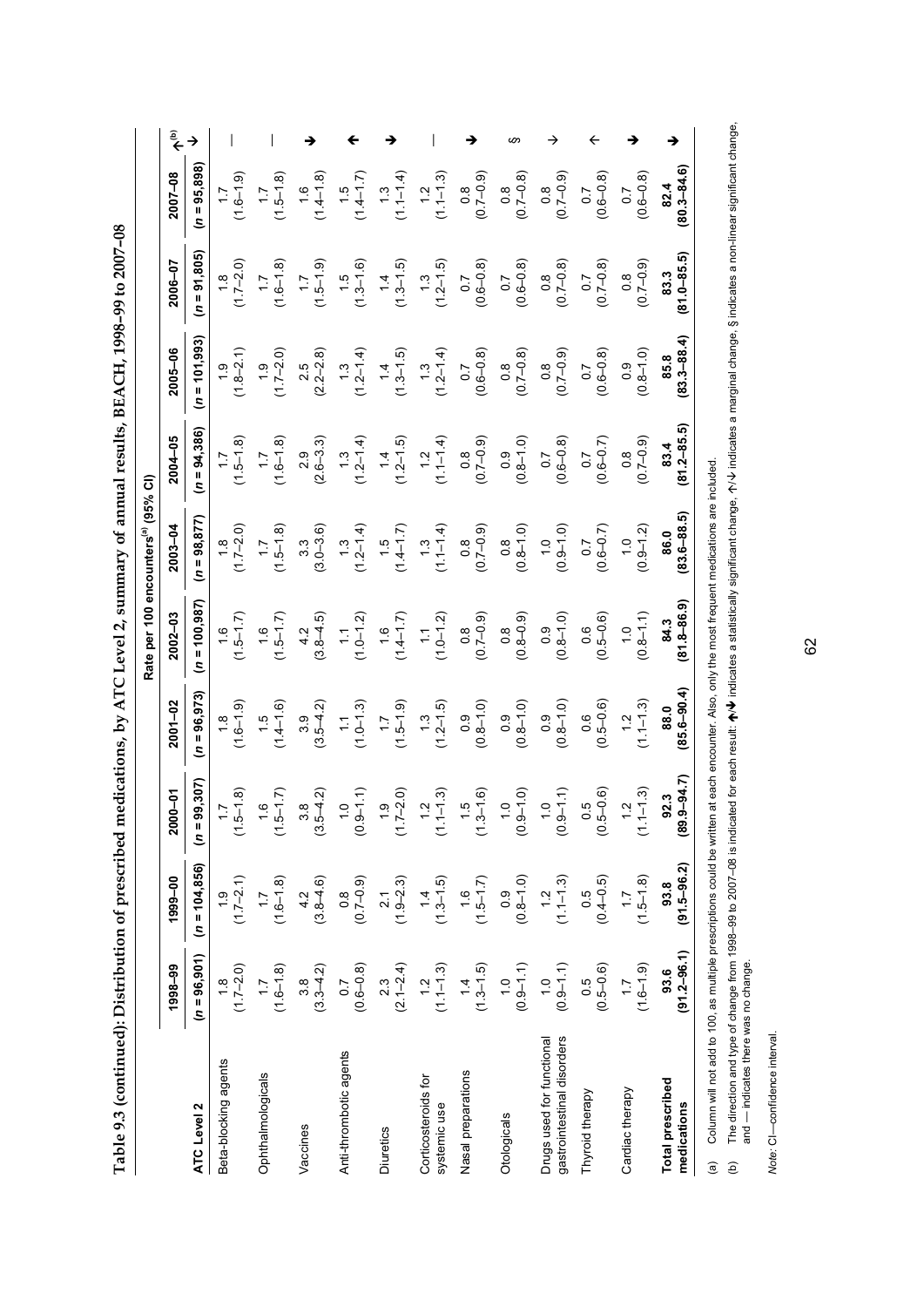| ミュー こううま うっし                                                                                                                                                                                                                             |
|------------------------------------------------------------------------------------------------------------------------------------------------------------------------------------------------------------------------------------------|
|                                                                                                                                                                                                                                          |
| j                                                                                                                                                                                                                                        |
| <b>CONTROL CONTRACT LACK FACT</b><br>ו<br> <br> <br>                                                                                                                                                                                     |
|                                                                                                                                                                                                                                          |
|                                                                                                                                                                                                                                          |
| values are the content of content of the content of the content of the content of the content of the content of the content of the content of the content of the content of the content of the content of the content of the c<br>.<br>. |
| l                                                                                                                                                                                                                                        |
|                                                                                                                                                                                                                                          |
| ֧֧֧֧֧֧֧֧֧֧֧֧֛֛֚֚֚֚֚֚֚֚֚֚֚֚֚֚֓֝֝֓֝֟֜֝֬֝֟֓֝֟֜֜֜֜֜                                                                                                                                                                                          |
|                                                                                                                                                                                                                                          |
|                                                                                                                                                                                                                                          |
| $\vdots$<br>l                                                                                                                                                                                                                            |
| I<br>֖֖֧֪֪֪֪֪֪֪֪֪֪֪֪֪֪֪ׅ֦֧֚֚֚֚֚֚֚֚֚֚֚֚֚֚֚֚֚֚֚֚֚֚֚֚֚֬֝֟֓֡֟֓֡֟֓֡֟֓֡֟                                                                                                                                                                       |
| l                                                                                                                                                                                                                                        |
|                                                                                                                                                                                                                                          |
|                                                                                                                                                                                                                                          |

| €ِ<br>œ.<br>$(n = 95,898)$<br>$2007 - 08$<br>$(1.3$<br>$(1.2-1.5)$<br>$(1.1 - 1.3)$<br>$(1.1 - 1.3)$<br>$(1.6 - 1.9)$<br>$(1.1-1.4)$<br>$(1.1 - 1.3)$<br>$(1.0-1.2)$<br>$3.5$<br>$(3.2 - 3.7)$<br>$(1.6 - 1.9)$<br>$1.0 - 1.2$<br>$2.5$<br>(2.2–2.7)<br>$2.4$<br>$(2.3 - 2.6)$<br>$(1.7-2.1)$<br>1.2<br>$(n = 91,805)$<br>2006-07<br>$(1.3-1.5)$<br>$(1.5 - 1.9)$<br>$(1.4$<br>$(1.2-1.5)$<br>$1.0 - 1.2$<br>$3.3$<br>$(3.0 - 3.6)$<br>$2.6$<br>$(2.3 - 2.9)$<br>$(1.0 - 1.3)$<br>$(1.1 - 1.3)$<br>$(1.0 - 1.2)$<br>$2.3$<br>$(2.2-2.5)$<br>$(1.8-2.1)$<br>$(0.9 - 1.1)$<br>$1.5 - 1.8$<br>$\frac{1}{2}$<br>$(n = 101, 993)$<br>2005-06<br>$(1.5$<br>$(1.4-1.6)$<br>$(3.3 - 3.8)$<br>$(1.8 - 2.2)$<br>$(1.4 - 1.8)$<br>$(1.5 - 1.8)$<br>$(1.0 - 1.3)$<br>$(0.8 - 1.0)$<br>$(2.7 - 3.3)$<br>$(1.3-1.7)$<br>$(1.0 - 1.2)$<br>$1.0 - 1.2$<br>$2.5$<br>(2.3–2.7)<br>$(0.9 - 1.1)$<br>$\frac{1}{2}$<br>$(n = 94,386)$<br>2004-05<br>$(1.3-1.5)$<br>$(1.3-1.5)$<br>$(1.5 - 1.8)$<br>$(1.0 - 1.3)$<br>$(0.8$<br>(0.7-0.9)<br>$3.5$<br>$(3.2 - 3.8)$<br>$2.7$<br>$(2.4 - 2.9)$<br>$(1.8-2.2)$<br>$(0.9 - 1.0)$<br>$(0.6 - 0.8)$<br>$(1.0 - 1.2)$<br>$1.0 - 1.2$<br>$2.4$<br>(2.2–2.6)<br>$\overline{\phantom{0}}$<br>$(n = 98, 877)$<br>$2003 - 04$<br>$(1.5$<br>$(1.4-1.6)$<br>$(3.0 - 3.5)$<br>$(1.0-1.2)$<br>$(0.7 - 0.8)$<br>$(1.9 - 2.3)$<br>$(1.1 - 1.3)$<br>$(1.5 - 1.8)$<br>$(0.9 - 1.1)$<br>$(1.0 - 1.2)$<br>$1.1 - 1.3$<br>$2.9$<br>$(2.5-3.2)$<br>$(1.9 - 2.2)$<br>$0.6$<br>(0.5–0.7)<br>1.2<br>$(n = 100, 987)$<br>$2002 - 03$<br>$(2.8-3.4)$<br>$(1.6 - 1.9)$<br>$(0.8 - 0.9)$<br>$\begin{array}{c} 3.1 \\ (2.8 - 3.5) \end{array}$<br>$(1.3$<br>$(1.2-1.5)$<br>$(1.8-2.0)$<br>$(1.8-2.2)$<br>$(1.0 - 1.2)$<br>$(0.6 - 0.8)$<br>$\begin{array}{c} 0.3 \\ (0.2 - 0.3) \end{array}$<br>$(0.9 - 1.1)$<br>$(1.1 - 1.3)$<br>$(1.4 - 1.7)$<br>$(n = 96, 973)$<br>$2001 - 02$<br>$(2.8-3.4)$<br>$(1.8-2.1)$<br>$(2.7 - 3.1)$<br>$(1.3-1.5)$<br>$(0.8 - 1.0)$<br>$(1.9 - 2.2)$<br>$(2.1 - 2.4)$<br>$(0.9 - 1.1)$<br>$(0.7 - 0.8)$<br>$(0.9 - 1.2)$<br>$(1.2 - 1.5)$<br>$(1.4 - 1.7)$<br>1.3<br>$\stackrel{\leq}{\geq}$<br>$(n = 99, 307)$<br>$0.9$<br>$6 - 0$<br>$(1.9-2.2)$<br>$-1.6$<br>$-01$<br>$3.2$<br>(3.0–3.5)<br>$(1.5-1.9)$<br>$0.8$<br>7-0.9)<br>$\frac{1}{2}$ $\frac{2}{1}$<br>$3.9$<br>(3.6–4.3)<br>$2.2$<br>(2.0–2.4)<br>$2.2$<br>(2.0–2.4)<br>$1.6$<br>1-1.8)<br>$6 - 0.7$<br>$\frac{4}{2}$<br>4<br>200<br>$\ddot{\circ}$<br>(1.4)<br>(0.7)<br>$\overline{0}$ .<br>$\overline{6}$<br>$\frac{3}{2}$<br>$(n = 104, 856)$<br>1999-00<br>$(2.9 - 3.4)$<br>$4.1$<br>(3.7–4.4)<br>$2.4$<br>(2.2–2.6)<br>$(1.3-1.6)$<br>$2.1$<br>(1.9-2.2)<br>$(0.7 - 0.9)$<br>$(1.5 - 1.8)$<br>$(2.2-2.6)$<br>$(1.7-2.0)$<br>$(1.7-2.0)$<br>$(0.6-0.8)$<br>$(1 0 - 1.2)$<br>$(0.6 - 0.8)$<br>$\mathbb{R}^4$<br>$(n = 96, 901)$<br>$(1.3-1.6)$<br>$3.2$<br>(3.0–3.5)<br>$(1.0 - 1.2)$<br>1998-99<br>$3.9$<br>$(3.6-4.2)$<br>$2.1$<br>(1.9–2.3)<br>$2.7$<br>(2.4–2.9)<br>$(0.5 - 0.6)$<br>$(1.\overline{8}, 0)$<br>$(2.\overline{2}, 4, 0)$<br>$(2.\overline{2}, -2.\overline{6}, 0)$<br>$(1.\overline{6}, -2.\overline{0}, 0)$<br>$(0.\overline{6}, -0.\overline{8})$<br>$(0.\overline{6}, -0.\overline{8})$<br>$(0.5 - 0.6)$<br>$\sum_{i=1}^{n}$ |  |  | Rate per 100 encounters(a) (95% CI) |  |  |  |
|---------------------------------------------------------------------------------------------------------------------------------------------------------------------------------------------------------------------------------------------------------------------------------------------------------------------------------------------------------------------------------------------------------------------------------------------------------------------------------------------------------------------------------------------------------------------------------------------------------------------------------------------------------------------------------------------------------------------------------------------------------------------------------------------------------------------------------------------------------------------------------------------------------------------------------------------------------------------------------------------------------------------------------------------------------------------------------------------------------------------------------------------------------------------------------------------------------------------------------------------------------------------------------------------------------------------------------------------------------------------------------------------------------------------------------------------------------------------------------------------------------------------------------------------------------------------------------------------------------------------------------------------------------------------------------------------------------------------------------------------------------------------------------------------------------------------------------------------------------------------------------------------------------------------------------------------------------------------------------------------------------------------------------------------------------------------------------------------------------------------------------------------------------------------------------------------------------------------------------------------------------------------------------------------------------------------------------------------------------------------------------------------------------------------------------------------------------------------------------------------------------------------------------------------------------------------------------------------------------------------------------------------------------------------------------------------------------------------------------------------------------------------------------------------------------------------------------------------------------------------------------------------------------------------------------------------------------------------------------------------------------------------------------------------------------------------------------------------------------------------------------------------------------------------------------------------------------------------------------------|--|--|-------------------------------------|--|--|--|
|                                                                                                                                                                                                                                                                                                                                                                                                                                                                                                                                                                                                                                                                                                                                                                                                                                                                                                                                                                                                                                                                                                                                                                                                                                                                                                                                                                                                                                                                                                                                                                                                                                                                                                                                                                                                                                                                                                                                                                                                                                                                                                                                                                                                                                                                                                                                                                                                                                                                                                                                                                                                                                                                                                                                                                                                                                                                                                                                                                                                                                                                                                                                                                                                                                       |  |  |                                     |  |  |  |
|                                                                                                                                                                                                                                                                                                                                                                                                                                                                                                                                                                                                                                                                                                                                                                                                                                                                                                                                                                                                                                                                                                                                                                                                                                                                                                                                                                                                                                                                                                                                                                                                                                                                                                                                                                                                                                                                                                                                                                                                                                                                                                                                                                                                                                                                                                                                                                                                                                                                                                                                                                                                                                                                                                                                                                                                                                                                                                                                                                                                                                                                                                                                                                                                                                       |  |  |                                     |  |  |  |
|                                                                                                                                                                                                                                                                                                                                                                                                                                                                                                                                                                                                                                                                                                                                                                                                                                                                                                                                                                                                                                                                                                                                                                                                                                                                                                                                                                                                                                                                                                                                                                                                                                                                                                                                                                                                                                                                                                                                                                                                                                                                                                                                                                                                                                                                                                                                                                                                                                                                                                                                                                                                                                                                                                                                                                                                                                                                                                                                                                                                                                                                                                                                                                                                                                       |  |  |                                     |  |  |  |
|                                                                                                                                                                                                                                                                                                                                                                                                                                                                                                                                                                                                                                                                                                                                                                                                                                                                                                                                                                                                                                                                                                                                                                                                                                                                                                                                                                                                                                                                                                                                                                                                                                                                                                                                                                                                                                                                                                                                                                                                                                                                                                                                                                                                                                                                                                                                                                                                                                                                                                                                                                                                                                                                                                                                                                                                                                                                                                                                                                                                                                                                                                                                                                                                                                       |  |  |                                     |  |  |  |
|                                                                                                                                                                                                                                                                                                                                                                                                                                                                                                                                                                                                                                                                                                                                                                                                                                                                                                                                                                                                                                                                                                                                                                                                                                                                                                                                                                                                                                                                                                                                                                                                                                                                                                                                                                                                                                                                                                                                                                                                                                                                                                                                                                                                                                                                                                                                                                                                                                                                                                                                                                                                                                                                                                                                                                                                                                                                                                                                                                                                                                                                                                                                                                                                                                       |  |  |                                     |  |  |  |
|                                                                                                                                                                                                                                                                                                                                                                                                                                                                                                                                                                                                                                                                                                                                                                                                                                                                                                                                                                                                                                                                                                                                                                                                                                                                                                                                                                                                                                                                                                                                                                                                                                                                                                                                                                                                                                                                                                                                                                                                                                                                                                                                                                                                                                                                                                                                                                                                                                                                                                                                                                                                                                                                                                                                                                                                                                                                                                                                                                                                                                                                                                                                                                                                                                       |  |  |                                     |  |  |  |
|                                                                                                                                                                                                                                                                                                                                                                                                                                                                                                                                                                                                                                                                                                                                                                                                                                                                                                                                                                                                                                                                                                                                                                                                                                                                                                                                                                                                                                                                                                                                                                                                                                                                                                                                                                                                                                                                                                                                                                                                                                                                                                                                                                                                                                                                                                                                                                                                                                                                                                                                                                                                                                                                                                                                                                                                                                                                                                                                                                                                                                                                                                                                                                                                                                       |  |  |                                     |  |  |  |
|                                                                                                                                                                                                                                                                                                                                                                                                                                                                                                                                                                                                                                                                                                                                                                                                                                                                                                                                                                                                                                                                                                                                                                                                                                                                                                                                                                                                                                                                                                                                                                                                                                                                                                                                                                                                                                                                                                                                                                                                                                                                                                                                                                                                                                                                                                                                                                                                                                                                                                                                                                                                                                                                                                                                                                                                                                                                                                                                                                                                                                                                                                                                                                                                                                       |  |  |                                     |  |  |  |
|                                                                                                                                                                                                                                                                                                                                                                                                                                                                                                                                                                                                                                                                                                                                                                                                                                                                                                                                                                                                                                                                                                                                                                                                                                                                                                                                                                                                                                                                                                                                                                                                                                                                                                                                                                                                                                                                                                                                                                                                                                                                                                                                                                                                                                                                                                                                                                                                                                                                                                                                                                                                                                                                                                                                                                                                                                                                                                                                                                                                                                                                                                                                                                                                                                       |  |  |                                     |  |  |  |
|                                                                                                                                                                                                                                                                                                                                                                                                                                                                                                                                                                                                                                                                                                                                                                                                                                                                                                                                                                                                                                                                                                                                                                                                                                                                                                                                                                                                                                                                                                                                                                                                                                                                                                                                                                                                                                                                                                                                                                                                                                                                                                                                                                                                                                                                                                                                                                                                                                                                                                                                                                                                                                                                                                                                                                                                                                                                                                                                                                                                                                                                                                                                                                                                                                       |  |  |                                     |  |  |  |
|                                                                                                                                                                                                                                                                                                                                                                                                                                                                                                                                                                                                                                                                                                                                                                                                                                                                                                                                                                                                                                                                                                                                                                                                                                                                                                                                                                                                                                                                                                                                                                                                                                                                                                                                                                                                                                                                                                                                                                                                                                                                                                                                                                                                                                                                                                                                                                                                                                                                                                                                                                                                                                                                                                                                                                                                                                                                                                                                                                                                                                                                                                                                                                                                                                       |  |  |                                     |  |  |  |
|                                                                                                                                                                                                                                                                                                                                                                                                                                                                                                                                                                                                                                                                                                                                                                                                                                                                                                                                                                                                                                                                                                                                                                                                                                                                                                                                                                                                                                                                                                                                                                                                                                                                                                                                                                                                                                                                                                                                                                                                                                                                                                                                                                                                                                                                                                                                                                                                                                                                                                                                                                                                                                                                                                                                                                                                                                                                                                                                                                                                                                                                                                                                                                                                                                       |  |  |                                     |  |  |  |
|                                                                                                                                                                                                                                                                                                                                                                                                                                                                                                                                                                                                                                                                                                                                                                                                                                                                                                                                                                                                                                                                                                                                                                                                                                                                                                                                                                                                                                                                                                                                                                                                                                                                                                                                                                                                                                                                                                                                                                                                                                                                                                                                                                                                                                                                                                                                                                                                                                                                                                                                                                                                                                                                                                                                                                                                                                                                                                                                                                                                                                                                                                                                                                                                                                       |  |  |                                     |  |  |  |
|                                                                                                                                                                                                                                                                                                                                                                                                                                                                                                                                                                                                                                                                                                                                                                                                                                                                                                                                                                                                                                                                                                                                                                                                                                                                                                                                                                                                                                                                                                                                                                                                                                                                                                                                                                                                                                                                                                                                                                                                                                                                                                                                                                                                                                                                                                                                                                                                                                                                                                                                                                                                                                                                                                                                                                                                                                                                                                                                                                                                                                                                                                                                                                                                                                       |  |  |                                     |  |  |  |
|                                                                                                                                                                                                                                                                                                                                                                                                                                                                                                                                                                                                                                                                                                                                                                                                                                                                                                                                                                                                                                                                                                                                                                                                                                                                                                                                                                                                                                                                                                                                                                                                                                                                                                                                                                                                                                                                                                                                                                                                                                                                                                                                                                                                                                                                                                                                                                                                                                                                                                                                                                                                                                                                                                                                                                                                                                                                                                                                                                                                                                                                                                                                                                                                                                       |  |  |                                     |  |  |  |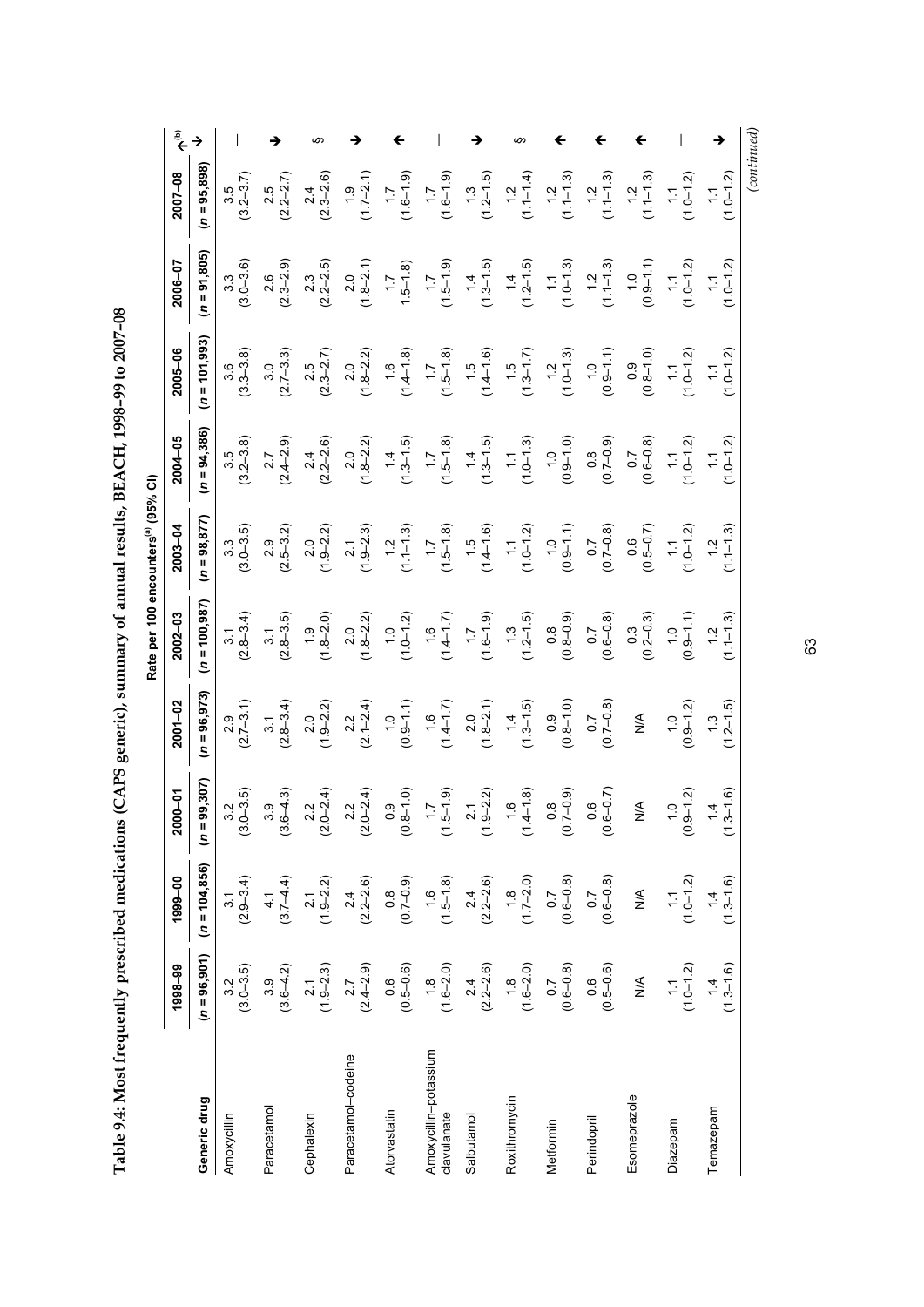| <b>CONNECT ACCORPANY AND A</b> |
|--------------------------------|
|                                |
|                                |
|                                |
|                                |
|                                |
| $\frac{1}{2}$                  |
|                                |
|                                |
|                                |
|                                |
| l                              |
| .<br>.<br>.<br>.<br>.          |
|                                |
|                                |
|                                |
|                                |
| l                              |
|                                |
|                                |
|                                |
|                                |
|                                |
|                                |
|                                |
|                                |
|                                |
|                                |
|                                |
| デュータアック かんしょう しょうりょうりょう        |
|                                |
|                                |
|                                |
|                                |
|                                |
|                                |
|                                |
|                                |
|                                |
|                                |
|                                |
|                                |
|                                |
|                                |
|                                |
| ا<br>ا                         |
|                                |
|                                |
|                                |
|                                |
|                                |
|                                |
|                                |
|                                |
|                                |
|                                |
|                                |
|                                |
|                                |
|                                |
|                                |
| l                              |
|                                |
|                                |
|                                |
| l                              |
|                                |
| i                              |
|                                |
|                                |
|                                |
|                                |
|                                |
|                                |
|                                |
|                                |
|                                |
|                                |
|                                |
|                                |
| ֚֚                             |
|                                |
|                                |
|                                |
| l                              |

| $(0.9 - 1.2)$<br>$(0.9 - 1.2)$<br>$(0.9 - 1.1)$<br>$(0.9 - 1.1)$<br>$(0.9 - 1.2)$<br>$(0.8 - 1.0)$<br>$(0.9 - 1.1)$<br>$1.0$<br>0.9-1.1) |                                                                        | ←<br>$(0.9 - 1.0)$<br>$(0.8 - 1.1)$<br>$(0.7 - 0.8)$<br>$(0.9 - 1.1)$  | $(0.8 - 1.0)$<br>$(1.0-1.2)$                        | $(0.9 - 1.1)$                       | $\begin{array}{c} 0.9 \\ 0.8 - 1.0 \end{array}$<br>$(0.8 - 0.9)$ | $(6.0 - 7.0)$<br>$(0.8 - 0.9)$<br>$\begin{pmatrix} 0.9 \\ 0.8 - 1.1 \end{pmatrix}$ | $(0.7 - 0.9)$<br>$(6.0 - 2.0)$                        | $(0.7 - 0.8)$<br>$(0.6 - 0.7)$                                         | $(6.0 - 7.0)$<br>$(0.7 - 0.8)$    |
|------------------------------------------------------------------------------------------------------------------------------------------|------------------------------------------------------------------------|------------------------------------------------------------------------|-----------------------------------------------------|-------------------------------------|------------------------------------------------------------------|------------------------------------------------------------------------------------|-------------------------------------------------------|------------------------------------------------------------------------|-----------------------------------|
| $(1.0 - 1.2)$<br>$(6.0 - 2.0)$<br>$(0.9 - 1.1)$                                                                                          | $(0.8 - 1.0)$                                                          | $(0.8 - 1.0)$                                                          | $(1.0-1.1)$<br>$(1.0-1.1)$<br>$(1.2$<br>$(1.0-1.3)$ |                                     | $(0.9-1.1)$<br>$(1.0$<br>$1.0$<br>$1.0$<br>$(0.9-1.0)$           | $(0.8 - 1.0)$                                                                      | $(0.8$<br>(0.7–0.9)                                   | $(0.6 - 0.7)$                                                          | $0.6 - 0.8$<br>$\overline{0}$ .   |
| $(0.5 - 0.6)$<br>$(0.8 - 1.0)$<br>$(0.9 - 1.1)$                                                                                          | $(0.8 - 1.1)$                                                          | $(0.7 - 0.9)$<br>$(0.9 - 1.0)$                                         | $(1.0 - 1.2)$                                       |                                     | $\begin{array}{c} 0.9 \\ (0.8-1.0) \end{array}$                  | $(0.8 - 1.0)$<br>$(0.9 - 1.1)$                                                     | $(0.7 - 0.9)$                                         | $(0.7 - 0.9)$                                                          | $(0.6 - 0.8)$                     |
| $(0.8 - 1.0)$<br>$(0.4 - 0.5)$<br>$(1.1 - 1.3)$                                                                                          | $(0.8 - 1.0)$                                                          | $(0.3 - 0.5)$                                                          | $(0.8-1.0)$<br>(0.8-1.0)<br>(1.0-1.1)               |                                     | $(0.9-1.1)$<br>$(0.9-1.1)$<br>$(0.9-1.1)$                        | $(0.7 - 0.9)$                                                                      | $(0.7 - 0.8)$                                         | $(0.5 - 0.6)$                                                          | $(6.7 - 0.8)$                     |
| $(0.7 - 0.9)$<br>$(1.0 - 1.2)$                                                                                                           | $(6.0 - 7.0)$<br>$\begin{array}{c} 0.3 \\ (0.3{\rm -}0.4) \end{array}$ | $(0.8 - 1.0)$<br>$\begin{array}{c} 0.3 \\ (0.3{\rm -}0.4) \end{array}$ | $(0.8 - 1.0)$                                       |                                     | $(0.7 - 0.9)$<br>$(0.7 - 0.9)$<br>$(0.9 - 1.1)$                  | $(0.8 - 1.0)$                                                                      | $(0.6 - 0.7)$                                         | $(0.6 - 0.7)$                                                          | $(0.5 - 0.7)$                     |
| $(6.0 - 7.0)$                                                                                                                            | $(0.3 - 0.4)$                                                          | $0.0^{T}$<br>(0.0–0.1)<br>$(0.7-0.9)$                                  | $(0.8 - 1.0)$                                       | $(0.9 - 1.1)$                       | $(0.6 - 0.8)$                                                    | $(0.5 - 0.7)$                                                                      | $(0.5 - 0.7)$                                         | $(0.7 - 0.9)$                                                          | $(0.5-0.6)$                       |
| $(6.0 - 2.0)$                                                                                                                            | $0.3$<br>$2 - 0.3$<br>៓៓                                               | $0.9$<br>$8 - 0.9$<br>$\frac{1}{2}$<br>$\frac{8}{2}$                   | $0.9$<br>$-1.0$<br>$\frac{8}{2}$                    | $0.9$<br>$2 - 1.0$<br>$\frac{8}{2}$ | $\frac{2}{9}$<br>$\overline{0}$                                  | $0.2$<br>$2 - 0.3$<br>$\frac{2}{2}$                                                | $4 - 0.5$<br>$\overline{0}$                           | $7.7$<br>$7.7$<br>0.6                                                  | $0.3$<br>?-0.4)<br>(0.2)          |
| $(0.6 - 0.8)$                                                                                                                            | $\begin{array}{c} 0.2 \\ 0.2 - 0.3 \end{array}$                        | $(0.8 - 1.0)$<br>$\underset{\text{Z}}{\leq}$                           | $(0.8-1.0)$                                         | $(0.9 - 1.2)$                       | $(0.0 - 1.1)$                                                    | $\underset{\text{Z}}{\leq}$                                                        |                                                       | $\begin{array}{c} 0.3 \\ (0.3{\rm -}0.4) \end{array}$<br>$(0.6 - 0.7)$ | $\frac{1}{2}$                     |
| $(0.5 - 0.6)$                                                                                                                            | $0.2$<br>(0.2–0.2)                                                     | $(0.8 - 1.0)$<br>$\stackrel{\triangle}{\geq}$                          | $(0.8 - 1.0)$                                       |                                     | $(0.9-1.1)$<br>$0.0T$<br>$0.0T$<br>$(0.0-0.0)$                   | $\stackrel{\triangle}{\geq}$                                                       | $\begin{array}{c} 0.3 \\ (0.3{\rm -}0.4) \end{array}$ | $(0.5 - 0.7)$                                                          | ≸                                 |
|                                                                                                                                          | Oxycodone                                                              | Chloramphenicol eye<br>Simvastatin<br>Meloxicam                        |                                                     | Atenolol                            | <b>Tramado</b>                                                   | Fluticasone-salmeterol                                                             | Ramipril                                              | Mometasone                                                             | hydrochlorothiazide<br>rbesartan- |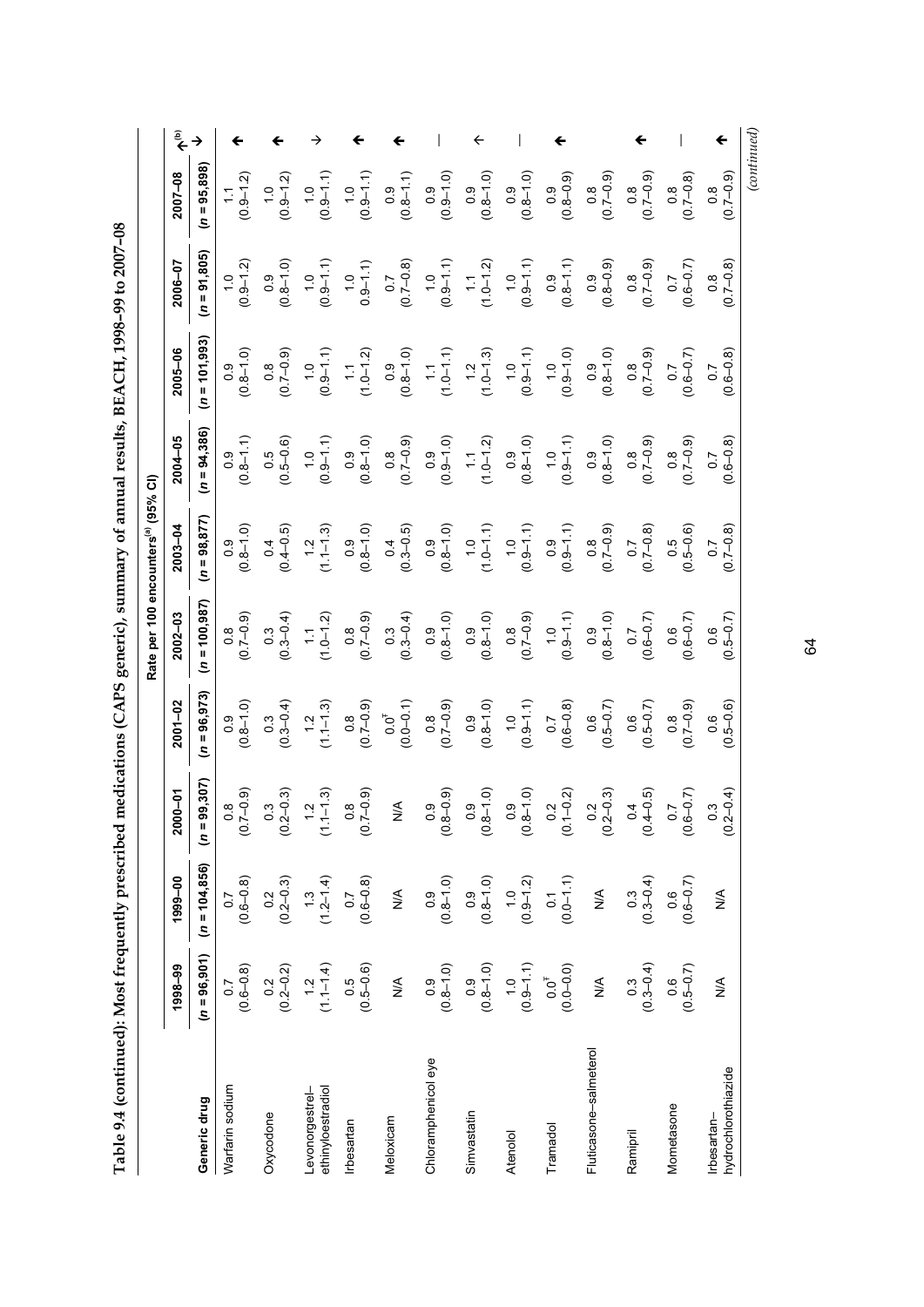| <b>CONNOY CONNOY THIS THE TIME</b><br>Ī,<br>;<br>)<br>Ï<br>֖֚֚֚֚֚֬֕֕֓֕֬<br>֖֖֖֖֖֖֖֧֪֪֪֪֪֪֪֪֪֪֪֪֪֪֪֪ׅ֖֚֚֚֚֚֚֚֚֚֚֚֚֚֚֚֚֚֚֚֚֚֚֚֚֚֬֝֝֓֞֝֓֞֝֓ |  |
|------------------------------------------------------------------------------------------------------------------------------------------|--|
| こうちょう せん しきょくりょう                                                                                                                         |  |
| $\frac{1}{2}$                                                                                                                            |  |
| l<br>ļ                                                                                                                                   |  |
|                                                                                                                                          |  |

|                                                            |                         |                                |                                                      |                       | Rate per 100 encounters(a) (95% CI)               |                                                   |                                                                                        |                         |                                                   |                         |     |
|------------------------------------------------------------|-------------------------|--------------------------------|------------------------------------------------------|-----------------------|---------------------------------------------------|---------------------------------------------------|----------------------------------------------------------------------------------------|-------------------------|---------------------------------------------------|-------------------------|-----|
|                                                            | 1998-99                 | 1999-00                        | $-01$<br>200                                         | $2001 - 02$           | $2002 - 03$                                       | $2003 - 04$                                       | 2004-05                                                                                | 2005-06                 | 2006-07                                           | 2007-08                 | مٌ﴾ |
| Generic drug                                               | $(n = 96, 901)$         | $(n = 104, 856)$               | $(n = 99, 307)$                                      | $= 96, 973$<br>S      | $(n = 100, 987)$                                  | $(n = 98, 877)$                                   | $(n = 94,386)$                                                                         | $(n = 101,993)$         | $(n = 91,805)$                                    | $(n = 95,898)$          |     |
| Doxycycline hydrochloride                                  | $(1.1 - 1.3)$           | $(0.8 - 1.0)$                  | $0.9$<br>$-1.0$<br>(0.8)                             | $(6.0 - 7.0)$         | $(0.6 - 0.8)$                                     | $(0.6 - 0.8)$                                     | $(0.7 - 0.8)$                                                                          | $(6.0 - 7.0)$           | $(6.0 - 7.0)$                                     | $(0.7 - 0.8)$           |     |
| Amlodipine                                                 | $(0.7 - 0.8)$           | $(0.7 - 0.9)$                  | $0.7$<br>$5 - 0.8$<br>0.6                            | $(0.6 - 0.8)$         | $(0.6 - 0.7)$                                     | $(0.6 - 0.7)$                                     | $(0.6 - 0.7)$                                                                          | $(0.6 - 0.8)$           | $(0.7 - 0.8)$                                     | $(0.6 - 0.8)$           |     |
| Betamethasone topical                                      | $(0.9 - 1.0)$           | $(0.8 - 0.9)$                  | $\frac{1}{2}$ 0 $\frac{2}{1}$<br>$\frac{6}{2}$       | $(0.8 - 1.0)$         | $(0.6 - 0.8)$                                     | $(0.8 - 0.9)$                                     | $(0.6 - 0.8)$                                                                          | $(0.6 - 0.8)$           | $(0.6 - 0.8)$                                     | $(0.6 - 0.8)$           |     |
| Diclofenac sodium<br>systemic                              | $(1.3$<br>$(1.2-1.4)$   | $(1.1 - 1.4)$                  | $\frac{12}{11}$ 3)<br>$\frac{1}{2}$                  | $(0.8 - 1.0)$         | $(0.6 - 0.8)$                                     | $(6.0 - 7.0)$                                     | $(0.8-1.1)$                                                                            | $(0.9 - 1.1)$           | $(6.0 - 2.0)$                                     | $(0.6 - 0.8)$           |     |
| Thyroxine                                                  | $(0.5$<br>$(0.4 - 0.5)$ | $0.5$<br>$(0.4 - 0.5)$         | $0.5$<br>$+0.6$ )<br>$\overline{0}$ .4               | $0.5$<br>(0.5–0.6)    | $(0.5 - 0.6)$                                     | $(0.5 - 0.7)$                                     | $(0.5 - 0.7)$                                                                          | $(0.6 - 0.7)$           | $(0.6 - 0.8)$                                     | $(0.6 - 0.7)$           |     |
| Aspirin                                                    | $(6.7 - 0.8)$           | $(0.8 - 1.0)$                  | $0.8$<br>7-0.9)<br>$\frac{1}{2}$                     | $(0.6 - 0.7)$         | $0.7$<br>(0.6–0.8)                                | $(0.6 - 0.8)$                                     | $(0.6 - 0.7)$                                                                          | $(0.7 - 0.8)$           | $(0.6 - 0.8)$                                     | $(0.6 - 0.7)$           |     |
| Candesartan cilexetil                                      | $0.0^{T}$<br>(0.0–0.0)  | $0.1$<br>(0.1-0.1)             | 2, 2, 2<br>(0.2)                                     | $0.2$<br>(0.2–0.3)    | $\begin{array}{c} 0.3 \\ (0.2 - 0.3) \end{array}$ | $\begin{array}{c} 0.3 \\ (0.2 - 0.3) \end{array}$ | $0.3$<br>(0.3–0.4)                                                                     | $(0.4 - 0.5)$           | $(0.5 - 0.7)$                                     | $(0.5 - 0.7)$           |     |
| Sertraline                                                 | $(0.5 - 0.7)$           | $(0.7 - 0.9)$                  | $0.8$<br>$7 - 0.8$<br>(0.7)                          | $(0.6 - 0.7)$         | $(0.6 - 0.8)$                                     |                                                   |                                                                                        | $(0.6 - 0.8)$           | $(0.6 - 0.7)$                                     | $(0.5 - 0.7)$           |     |
| Frusemide                                                  | $(0.9 - 1.1)$           | $(0.7 - 0.9)$                  | $0.7$<br>$6 - 0.8$<br>0.6                            | $(0.6 - 0.8)$         | $(0.6 - 0.8)$                                     | $(0.6-0.8)$<br>$(0.6-0.8)$<br>$(0.6-0.8)$         | $\begin{array}{c} 0.7 \\ (0.6{\rm -}0.7) \\ 0.6 \\ 0.6 \\ (0.5{\rm -}0.7) \end{array}$ | $(0.6 - 0.7)$           | $(0.6 - 0.7)$                                     | $(0.5 - 0.7)$           |     |
| Cefaclor monohydrate                                       | $(1.9-2.4)$             | $(1.3 - 2.0)$                  | $\begin{array}{c} 1.6 \\ + 1.8 \end{array}$<br>(1.4) | $(1.0 - 1.2)$         | $(0.9-1.2)$                                       | $(6.0 - 2.0)$                                     | $(0.7 - 1.0)$                                                                          | $(0.6 - 1.0)$           | $(0.8$<br>$(0.6 - 0.9)$                           | $(0.5 - 0.7)$           |     |
| Generic medication frequently prescribed in previous years |                         |                                |                                                      |                       |                                                   |                                                   |                                                                                        |                         |                                                   |                         |     |
| Erythromycin                                               | $(0.9 - 1.2)$           | $(0.7 - 0.8)$                  | $0.8$<br>7-0.9)<br>$\frac{2}{9}$                     | $(0.5 - 0.6)$         | $(0.5$<br>$(0.4 - 0.6)$                           | $(0.5 - 0.6)$                                     | $\begin{array}{c} 0.5 \\ (0.4 - 0.6) \end{array}$                                      | $(0.5$<br>$(0.4 - 0.6)$ | $\begin{array}{c} 0.5 \\ (0.4 - 0.6) \end{array}$ | $(0.5$<br>$(0.4 - 0.5)$ |     |
| Influenza virus vaccine                                    | $(1.7$<br>(1.4–2.1)     | $(1.3-1.7)$                    | $\frac{6}{1.5}$<br>$\frac{3}{2}$                     | $(1.5$<br>$(1.2-1.7)$ | $(1.2 - 1.7)$                                     | $(1.0-1.4)$                                       | $(0.7-1.1)$                                                                            | $(0.9 - 1.3)$           | $(0.5 - 0.8)$                                     | $(0.3 - 0.5)$           |     |
| Naproxen systemic                                          | $(0.8 - 1.0)$           | $(0.7 - 0.9)$<br>$\frac{8}{2}$ | $0.6$<br>5-0.6)<br>6.5                               | $(0.4 - 0.5)$         | $(0.3-0.4)$                                       | $(0.3 - 0.4)$                                     | $0.3$<br>$(0.2 - 0.4)$                                                                 | $0.3 - 0.4$<br>0.4      | $0.3$<br>$(0.3-0.4)$                              | $(0.3$<br>(0.2–0.4)     |     |
|                                                            |                         |                                |                                                      |                       |                                                   |                                                   |                                                                                        |                         |                                                   | (continued)             |     |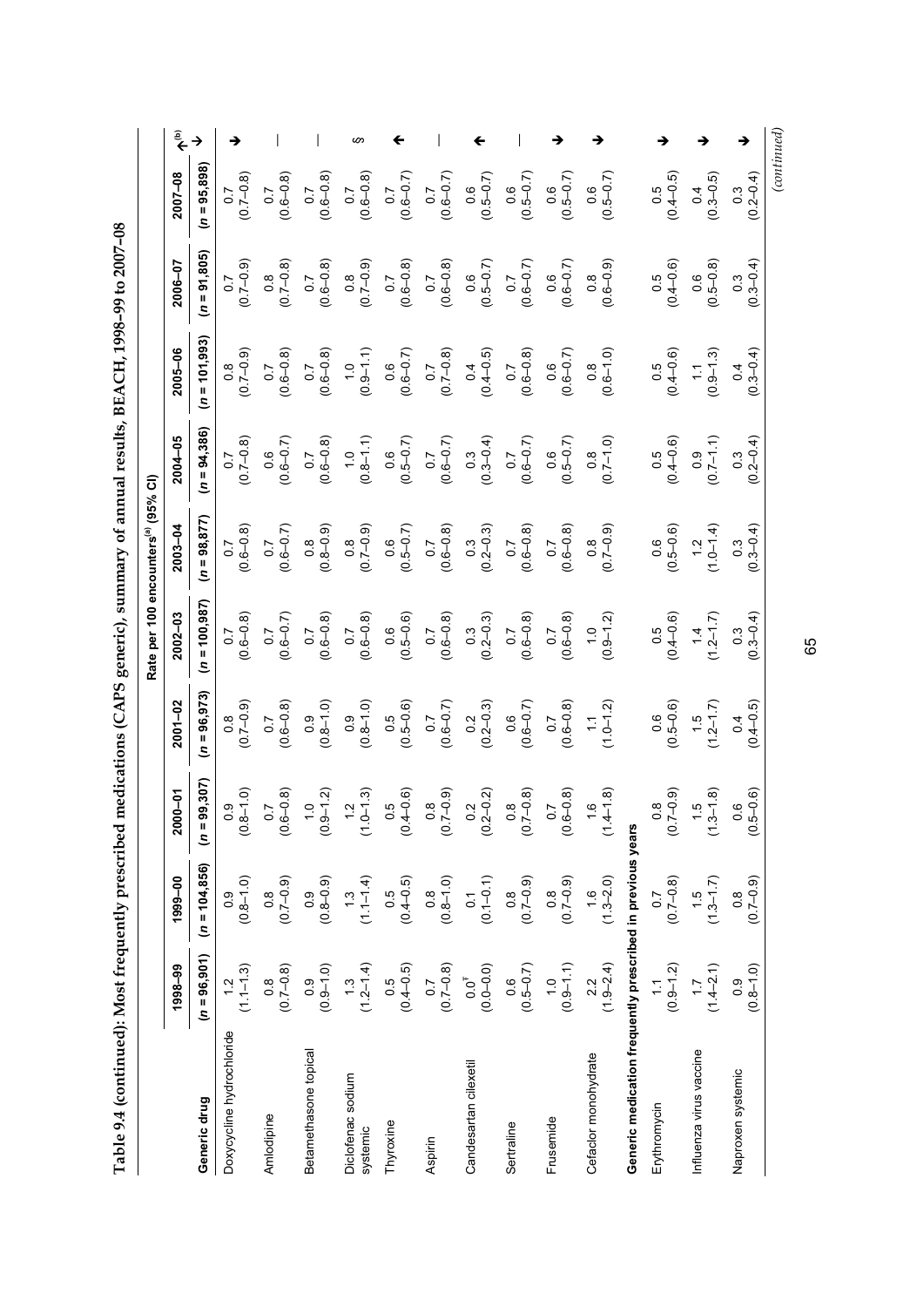|                                        |                                   |                                    |                                 |                                | Rate per 100 encounters <sup>(a)</sup> (95% CI) |                                   |                                   |                                   |                                 |                                   |   |
|----------------------------------------|-----------------------------------|------------------------------------|---------------------------------|--------------------------------|-------------------------------------------------|-----------------------------------|-----------------------------------|-----------------------------------|---------------------------------|-----------------------------------|---|
|                                        | 1998-99                           | 1999-00                            | ნ<br>10–00<br>ຸລ                | $2001 - 02$                    | 2002-03                                         | $2003 - 04$                       | 2004-05                           | 2005-06                           | 2006-07                         | 2007-08                           |   |
| Generic drug                           | $(n = 96, 901)$                   | $(n = 104, 856)$                   | 99,307)<br>$\bar{z}$            | $(n = 96.973)$                 | $(n = 100, 987)$                                | 98,877<br>$\frac{1}{2}$           | $(n = 94, 386)$                   | $(n = 101, 993)$                  | 91,805)<br>$\frac{1}{2}$        | $(n = 95, 898)$                   |   |
| Budesonide topical nasal               | $(0.6 - 0.8)$<br>0.7              | $(0.8 - 1.0)$<br>$\frac{0}{2}$     | $8 - 1.0$<br>0.0<br>S           | $(0.4 - 0.5)$<br>0.5           | $0.3 - 0.4$<br>C.S                              | $(0.3 - 0.4)$<br>$\frac{4}{1}$    | $(0.2 - 0.4)$<br>$\frac{3}{2}$    | $(0.2 - 0.3)$<br>0.2              | $(0.2 - 0.3)$<br>C.O            | $(0.2 - 0.3)$<br>$\frac{3}{2}$    |   |
| Ranitidine                             | $(0.9 - 1.1)$<br>$\frac{10}{10}$  | $(0.9 - 1.1)$<br>$\frac{0}{1}$     | $-6$<br>ë                       | $(0.6 - 0.7)$<br>0.6           | $(0.4 - 0.5)$<br>0.5                            | $(0.3 - 0.4)$<br>0.4              | $(0.2 - 0.3)$<br>$0.\overline{3}$ | $(0.2 - 0.3)$<br>$\frac{3}{2}$    | $(0.2 - 0.3)$<br>0.2            | $(0.1 - 0.2)$<br>0.2              |   |
| Enalapril maleate                      | $(0.7 - 0.8)$<br>$\overline{0.7}$ | $(0.6 - 0.8)$<br>$\overline{0}$ .7 | $5 - 0.6$<br>0.5<br>ë           | $(0.3 - 0.4)$<br>0.4           | $(0.3 - 0.4)$<br>$0.\overline{3}$               | $(0.2 - 0.3)$<br>$0.\overline{3}$ | $(0.2 - 0.3)$<br>0.2              | $(0.2 - 0.2)$<br>0.2              | $(0.1 - 0.2)$<br>0.2            | $(0.1 - 0.2)$<br>$\overline{0}$ . |   |
| <b>Budesonide</b>                      | $(0.6 - 0.8)$<br>$\overline{0.7}$ | $(0.7 - 0.8)$<br>$\overline{0}$ .7 | $5 - 0.6$<br>o.o<br>ē,          | $(0.4 - 0.5)$<br>0.5           | $(0.3 - 0.4)$<br>$0.\overline{3}$               | $(0.2 - 0.3)$<br>$0.\overline{3}$ | $0.2$<br>(0.1-0.2)                | $(0.1 - 0.2)$<br>$\overline{0}$ . | $(0.1 - 0.2)$<br>$\overline{c}$ | $(0.1 - 0.1)$<br>$\overline{0}$   |   |
| Beclomethasone inhaled                 | $(0.6 - 0.8)$<br>$\overline{C}$   | $(0.5 - 0.7)$<br>0.6               | $3 - 0.5$<br>$\frac{4}{1}$<br>S | $(0.3 - 0.4)$<br>$\frac{3}{2}$ | $(0.1 - 0.2)$<br>0.2                            | $(0.1 - 0.1)$<br>$\overline{0}$ . | $(0.1 - 0.1)$<br>$\overline{c}$   | $(0.1 - 0.1)$<br>$\overline{0}$   | $0.0 - 0.1$<br>$\overline{c}$   | $(0.0 - 0.0)$<br>$0.0^{\dagger}$  |   |
| Rofecoxib                              | $\frac{8}{2}$                     | $\frac{8}{2}$                      | $(-0.2)$<br>្ដ<br>S             | $(1.0 - 1.4)$<br>$\frac{1}{2}$ | $(1.0 - 1.3)$<br>$\frac{2}{1}$                  | $(0.9 - 1.1)$<br>$\frac{0}{1}$    | $(0.2 - 0.3)$<br>$\frac{3}{2}$    | ⋚                                 | ⋚                               | ⋚                                 | m |
| <b>Total prescribed</b><br>medications | $(91.2 - 96.1)$<br>93.6           | $(91.5 - 96.2)$<br>93.8            | $9 - 94.7$<br>92.3<br><u>89</u> | $(85.6 - 90.4)$<br>88.0        | $81.8 - 86.9$<br>84.3                           | $83.6 - 88.5$<br>86.0             | $(81.2 - 85.5)$<br>83.4           | $(83.3 - 88.4)$<br>85.8           | $(81.0 - 85.5)$<br>83.3         | $80.3 - 84.6$<br>82.4             |   |

Table 9.4 (continued): Most frequently prescribed medications (CAPS generic), summary of annual results, BEACH, 1998-99 to 2007-08 **Table 9.4 (continued): Most frequently prescribed medications (CAPS generic), summary of annual results, BEACH, 1998–99 to 2007–08** 

Column will not add to 100, as multiple prescriptions could be written at each encounter. (a) Column will not add to 100, as multiple prescriptions could be written at each encounter.  $\widehat{\mathfrak{a}}$ 

The direction and type of change from 1996–99 to 2007–08 is indicated for each result: ★/♦ indicates a statistically significant change, 个/♦ indicates a marginal change, § indicates a non-linear significant change,<br>and —  $\bm{\mathcal{W}}$  indicates a statistically significant change,  $\bm{\gamma} \bm{\mathcal{N}}$  indicates a marginal change, § indicates a non-linear significant change, (b) The direction and type of change from 1998–99 to 2007–08 is indicated for each result:  $\spadesuit$ and — indicates there was no change.  $\widehat{e}$ 

Rates are reported to one decimal place. This indicates that the rate is < 0.05 per 100 encounters. Rates are reported to one decimal place. This indicates that the rate is < 0.05 per 100 encounters. -

Note: CI-confidence interval; N/A-not applicable (that is, drug was not available at that time). *Note:* CI—confidence interval; N/A—not applicable (that is, drug was not available at that time).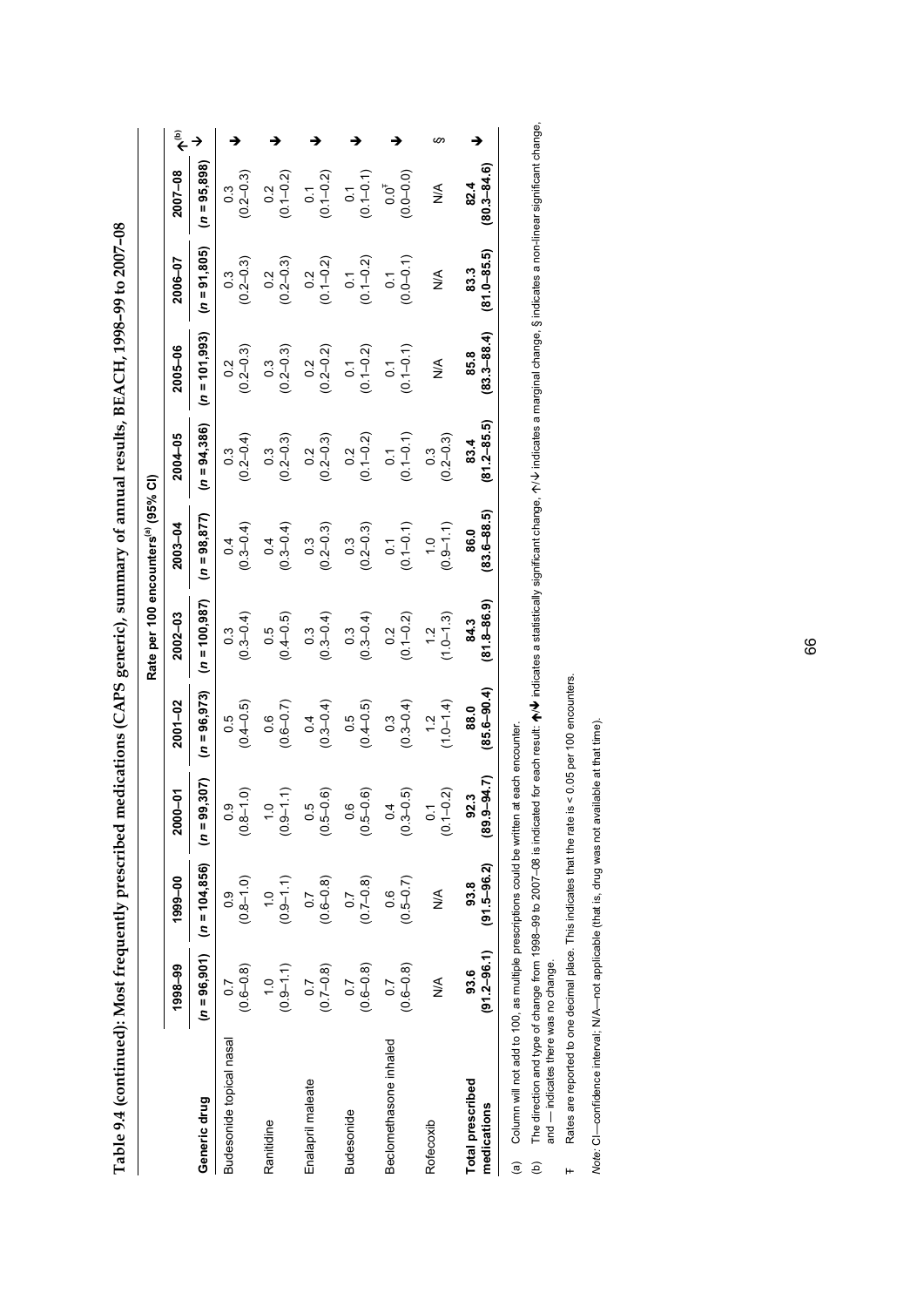### **9.2 Medications supplied by GPs**

The rate of medications supplied by GPs rose significantly, from 7.3 per 100 encounters in 1998–99 to 10.1 in 2007–08. The extrapolated national effect of this change is 3.3 million more medications supplied directly to the patient by GPs in 2007–08 than in 1998–99 (Table 9.5).

Table 9.5 shows rates of generic medications most frequently supplied by GPs between 1998–99 and 2007–08. The supply of vitamin B12 rose significantly from 0.1 per 100 encounters in 1998–99 to 0.4 in 2007–08. The extrapolated national effect of this change is that vitamin B12 was supplied 330,000 more times in 2007–08 than in 1998–99.

The move away from prescribing towards GP supply of the influenza vaccine was evident in the significant increase in its supply by GPs that coincided with the significant decrease in its prescribing rates (Figure 9.5). The extrapolated national effect of this change is 780,000 more influenza vaccines supplied by GPs in 2007–08 than in 1998–99 and 1.3 million fewer prescriptions for influenza vaccine over the same period. It is interesting also to note the marginal decrease in overall influenza vaccine prescription/supply rates between 2006–07 (2.6 per 100 encounters) and 2007–08 (1.9 per 100).



## **9.3 Medications advised for over-the-counter purchase**

The overall rate of advised OTC medications showed no significant change over the period (Table 9.1). Table 9.6 shows the most commonly advised OTC medications at the generic level. The rate of advised ibuprofen rose significantly from 0.2 per 100 encounters in 1998–99 to 0.6 in 2007–08. The extrapolated national effect of this change is that ibuprofen was advised by GPs 440,000 more times in 2007–08 than in 1998–99.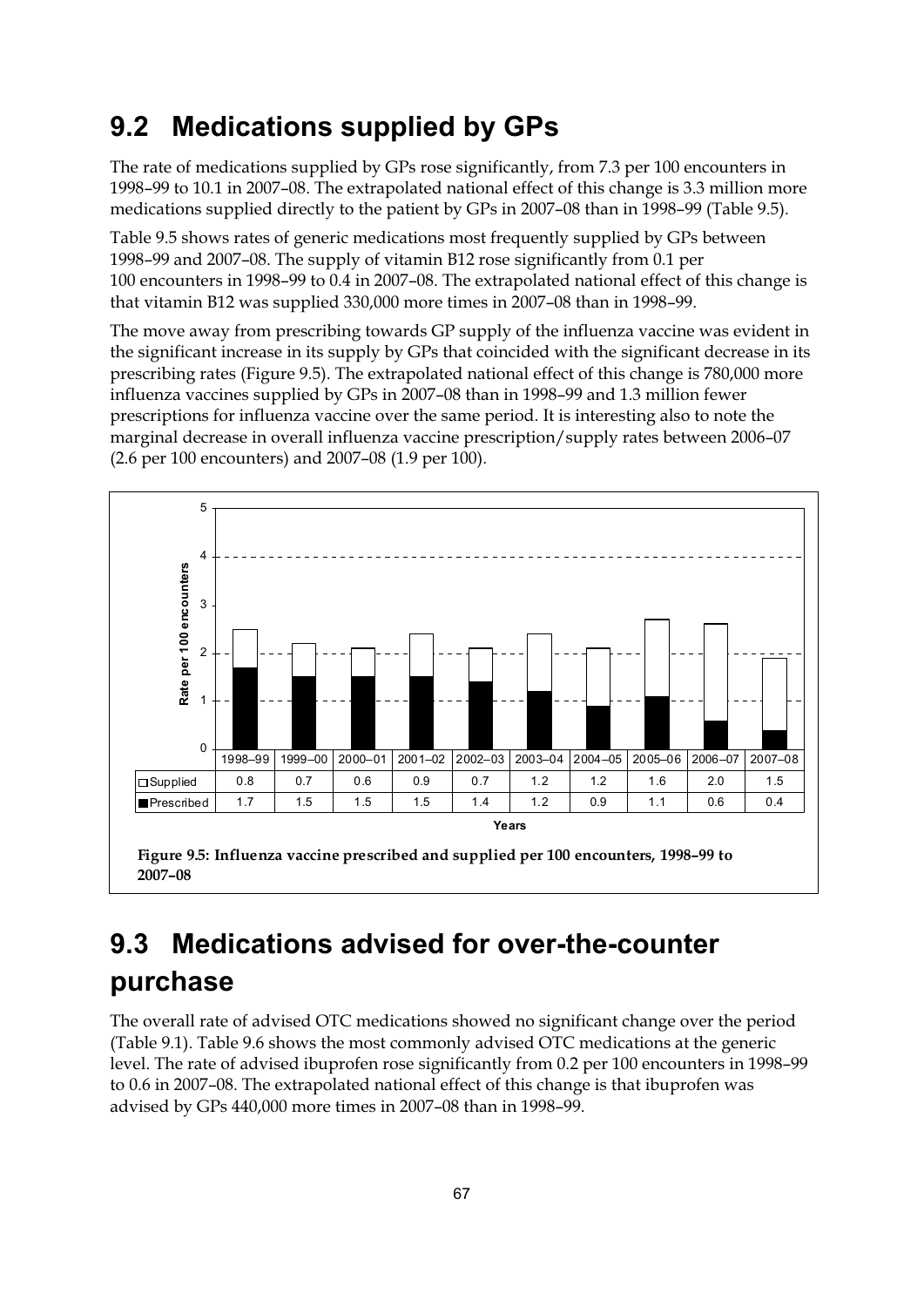| <b>CONNECT SECTION FOR</b>                                                                                             |
|------------------------------------------------------------------------------------------------------------------------|
| ĺ                                                                                                                      |
| )<br>、                                                                                                                 |
| i                                                                                                                      |
|                                                                                                                        |
| i                                                                                                                      |
|                                                                                                                        |
|                                                                                                                        |
|                                                                                                                        |
|                                                                                                                        |
|                                                                                                                        |
|                                                                                                                        |
| .<br>.                                                                                                                 |
| <b>The Contract Contract Contract Contract Contract Contract Contract Contract Contract Contract Contract Contract</b> |
|                                                                                                                        |
|                                                                                                                        |
| ļ                                                                                                                      |
| $\frac{1}{3}$                                                                                                          |
| ֖֚֓                                                                                                                    |
|                                                                                                                        |
| ו<br>ו                                                                                                                 |
| こうしゅうしゅしょう                                                                                                             |
| l                                                                                                                      |
|                                                                                                                        |
|                                                                                                                        |
|                                                                                                                        |
|                                                                                                                        |
| くうしょう こうしょう<br>ś<br>֖֖֖֖֖֖֖֖֧ׅׅ֪ׅ֖֧ׅ֪ׅ֖ׅ֪֪֪ׅ֖֧֪ׅ֖֧ׅ֧֪ׅ֪֪֪֧֪֪֪֪֪֪֧֪ׅ֧֪ׅ֧֪ׅ֧֪ׅ֧֚֚֚֚֚֚֚֚֚֚֚֚֚֚֚֚֚֚֚֚֚֚֚֚֚֚֚֚֬֝֝֝֬֓֞       |
| Ξ<br>֖֖֪ׅ֪֪ׅ֦֪֪ׅ֚֚֚֚֚֚֚֚֚֚֚֚֚֚֚֚֚֚֚֚֡֝֝֝֝֝֝֝֝֝֝֝֝֬֝<br>ׇ֚֘֝֬<br>l                                                      |
| İ<br>I                                                                                                                 |
| j<br>$\frac{1}{3}$<br>I<br>ť                                                                                           |

| $\overline{0}$ .<br>8.9 | →<br>→<br>$(n = 95,898)$<br>$(0.3 - 0.4)$<br>$(0.3)$<br>$(0.2-0.3)$<br>$\begin{array}{c} 0.2 \\ (0.2 - 0.3) \end{array}$<br>$0.2$<br>$(0.1 - 0.2)$<br>$(1.5$<br>$(1.2-1.7)$<br>$(0.5 - 0.7)$<br>$(0.3-0.4)$<br>$0.2$<br>(0.2–0.3)<br>$(0.9 - 1.1)$<br>$\frac{0}{1}$<br>$(n = 91,805)$<br>$(1.6 - 2.3)$<br>$(0.2 - 0.3)$<br>$\frac{0.2}{(0.2 - 0.2)}$<br>$0.2$<br>(0.2–0.3)<br>$0.2$<br>(0.1-0.2)<br>$(0.6 - 0.7)$<br>$(0.3 - 0.4)$<br>$0.2$<br>$(0.2 - 0.3)$<br>$0.0^{+}$<br>$0.\overline{3}$<br>$0.\overline{3}$ |  |  |  |                                                     |                                                |                                                | $(0.1 - 0.2)$<br>0.2<br>$(0.1 - 0.2)$                                  | $0.2$<br>(0.1–0.2)<br>$(0.1 - 0.2)$<br>0.2        | $9.5 - 10.7$<br>10.1<br>$(8.2 - 8.6)$ |  |
|-------------------------|-------------------------------------------------------------------------------------------------------------------------------------------------------------------------------------------------------------------------------------------------------------------------------------------------------------------------------------------------------------------------------------------------------------------------------------------------------------------------------------------------------------------|--|--|--|-----------------------------------------------------|------------------------------------------------|------------------------------------------------|------------------------------------------------------------------------|---------------------------------------------------|---------------------------------------|--|
|                         | $(n = 101,993)$<br>$\begin{array}{c} 0.2 \\ 0.2 - 0.3 \end{array}$<br>$(1.3 - 1.8)$<br>$(0.2 - 0.4)$<br>$(0.4 - 0.5)$<br>$(0.8 - 1.0)$<br>$0.3$<br>(0.3–0.4)<br>$\stackrel{\leq}{\geq}$<br>$(n = 94, 386)$<br>$(0.2 - 0.3)$<br>$0.2$<br>(0.2–0.2)<br>$(0.4 - 0.5)$<br>$(0.9 - 1.6)$<br>$0.2$<br>(0.2–0.2)<br>$(0.3 - 0.5)$<br>$0.\overline{3}$<br>$\frac{1}{2}$<br>0.4<br>0.4                                                                                                                                     |  |  |  |                                                     | $0.2$<br>$(0.2 - 0.3)$<br>$(0.2 - 0.2)$<br>0.2 | $(0.0 - 0.1)$<br>$0.0^{T}$<br>(0.0–0.0)        | $(0.1 - 0.1)$<br>$\overline{0}$ :<br>$(0.0 - 0.7)$<br>$\overline{0}$ . | $0.2$<br>(0.1-0.2)<br>$(0.1 - 0.2)$<br>0.2        | $(8.2 - 9.5)$<br>$(7.3 - 8.8)$<br>្ល  |  |
|                         | $(n = 98, 877)$<br>$(0.9 - 1.4)$<br>$0.2$<br>$(0.1 - 0.2)$<br>$0.1$<br>(0.1-0.2)<br>$0.2$<br>(0.1-0.2)<br>$(0.1 - 0.1)$<br>$\stackrel{\leq}{\geq}$<br>$\frac{2}{1}$<br>$\overline{0}$ .                                                                                                                                                                                                                                                                                                                           |  |  |  | $(0.3-0.4)$                                         | $(0.1 - 0.2)$<br>$\overline{0}$ .              | ⋚                                              | $(0.0 - 0.0)$<br>$0.0^{*}$                                             | $\begin{array}{c} 0.3 \\ (0.2 - 0.3) \end{array}$ | $(7.6 - 9.6)$<br>8.6                  |  |
|                         | $(n = 100, 987)$<br>$(0.5 - 0.9)$<br>$0.1$<br>(0.1-0.2)<br>$0.2$<br>(0.1-0.2)<br>$(0.0 - 0.1)$<br>$(0.0 - 0.1)$<br>$\frac{4}{2}$<br>$\overline{0}$<br>$\overline{0}$ .<br>$\overline{c}$                                                                                                                                                                                                                                                                                                                          |  |  |  | $0.3$<br>(0.2–0.4)                                  | $0.1$<br>(0.1–0.2)                             | $\stackrel{\triangleleft}{\geq}$               | $(0.0 - 0.0)$<br>$0.0^{\dagger}$                                       | $(0.1 - 0.2)$<br>0.2                              | $8.0 - 10.6$<br>9.3                   |  |
|                         | $(n = 96, 973)$<br>$(0.7-1.1)$<br>$0.2$<br>$(0.1 - 0.2)$<br>$(0.0 - 0.1)$<br>$0.2$<br>(0.1-0.2)<br>$0.0^{T}$<br>(0.0–0.1)<br>$0.0^{\dagger}$<br>$\frac{4}{2}$                                                                                                                                                                                                                                                                                                                                                     |  |  |  | $(0.3 - 0.4)$                                       | $0.1$<br>(0.1-0.2)                             | ⋚                                              | $(0.0 - 0.0)$<br>$0.0^{+}$                                             | $(0.0 - 0.0)$<br>$0.0^{\dagger}$                  | $7.6$<br>(6.6–8.7)                    |  |
|                         | 99,307)<br>$0.2$<br>$-0.3$<br>$0.2$<br>$(-0.2)$<br>$4 - 0.7$<br>$.0 - 0.0)$<br>$0 - 0.1$<br>$0.0^{\dagger}$<br>$\frac{4}{2}$<br>0.6<br>$\overline{0}$<br>$\bar{a}$<br>Q.<br>ë<br>Ō.<br><u>୍</u><br>Ō.                                                                                                                                                                                                                                                                                                             |  |  |  | $\begin{array}{c} 0.3 \\ 2 - 0.3 \end{array}$<br>ē, | $0.2$<br>$(-0.2)$<br>ë                         | $\frac{4}{2}$                                  | $0 - 0.0$<br>$0.0^{\dagger}$<br><u>୍</u>                               | $0 - 0.0$<br>$0.0^{\rm \texttt{f}}$<br>Ō.         | $9 - 7.9$<br>6.9<br>r.                |  |
|                         | $(n = 104, 856)$<br>$(0.5-0.9)$<br>$(0.0-0.1)$<br>$(0.0 - 0.1)$<br>$(0.3 - 0.4)$<br>$0.2$<br>(0.1–0.2)<br>$\stackrel{\leq}{\geq}$                                                                                                                                                                                                                                                                                                                                                                                 |  |  |  | $(0.3 - 0.5)$                                       | $(0.2 - 0.3)$<br>0.3                           | $\frac{\mathbb{X}}{\mathbb{X}}$                | $0.0^{T}$<br>(0.0–0.0)                                                 | $(0.0 - 0.0)$<br>$0.0^{\dagger}$                  | $(6.0 - 7.7)$<br>င့်၁                 |  |
|                         | $(n = 96, 901)$<br>$(0.6 - 1.1)$<br>$(0.1 - 0.1)$<br>$0.1$<br>$(0.1 - 0.2)$<br>$\begin{array}{c} 0.2 \\ 0.2 - 0.3 \end{array}$<br>$(0.3$<br>(0.2–0.4)<br>$\stackrel{\leq}{\geq}$<br>$\frac{8}{2}$<br>$\overline{0}$                                                                                                                                                                                                                                                                                               |  |  |  | $(0.3 - 0.5)$                                       | $(0.2 - 0.3)$<br>0.2                           | $\frac{4}{5}$                                  | $0.0^{T}$<br>(0.0–0.0)                                                 | $(0.0 - 0.0)$<br>$0.0^{\dagger}$                  | $(6.5 - 8.1)$<br>7.3                  |  |
|                         | Mumps-measles-rubella<br>Vitamin B12 (cobalamin)<br>Haemophilus B vaccine<br>Pneumococcal vaccine<br>Papillomavirus vaccine<br>nfluenza virus vaccine<br>Generic medication<br>vaccine                                                                                                                                                                                                                                                                                                                            |  |  |  | Polio vaccine oral<br>sabin/injection               | (diphtheria-tetanus)<br>ADT-CDT vaccine        | tetanus-polio vaccine<br>Diphtheria-pertussis- | Chicken pox (varicella<br>zoster) vaccine                              | Meningitis vaccine                                | Total GP-supplied<br>medications      |  |

(a) The direction and type of change from 1998–99 to 2007–08 is indicated for each result: ★/V indicates a statistically significant change, イ/V indicates a marginal change, § indicates a non-linear significant change,<br>a  $\bm{\psi}$  indicates a statistically significant change,  $\bm{\gamma} \bm{\nu}$  indicates a marginal change, § indicates a non-linear significant change, (a) The direction and type of change from 1998–99 to 2007–08 is indicated for each result:  $\spadesuit$ and — indicates there was no change.

Rates are reported to one decimal place. This indicates that the rate is < 0.05 per 100 encounters. Rates are reported to one decimal place. This indicates that the rate is < 0.05 per 100 encounters. -

Note: CI-confidence interval. N/A-not applicable (that is, drug was not available at that time). *Note:* CI—confidence interval. N/A—not applicable (that is, drug was not available at that time).